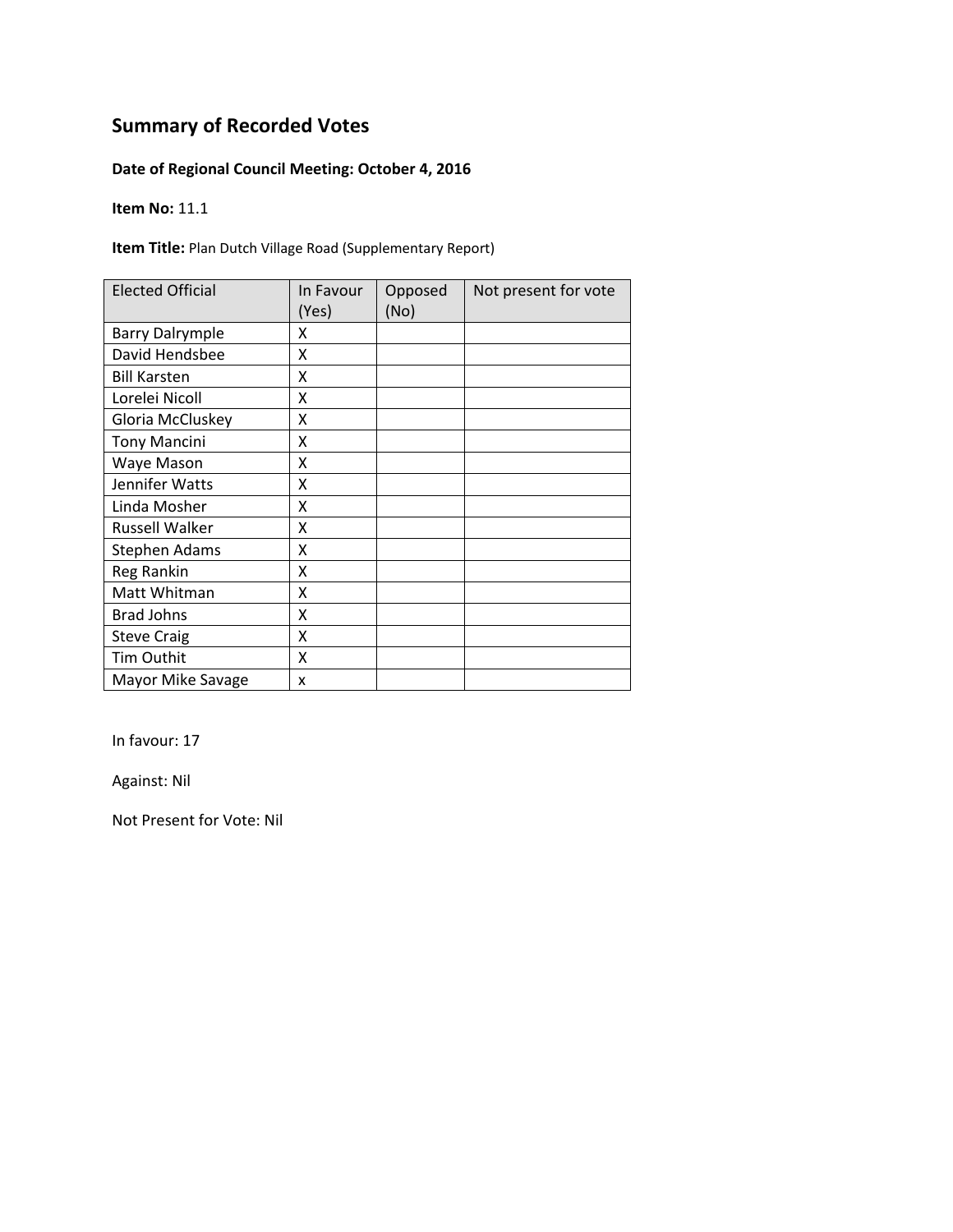### **Date of Regional Council Meeting: October 4, 2016**

**Item No:** 14.1.1

**Item Title:** Award – Unit Price Tender No. 16‐235 – Burnside Business Park – Phase 12‐6 Streets and Services – East Region

| <b>Elected Official</b> | In Favour<br>(Yes) | Opposed<br>(No) | Not present for vote |
|-------------------------|--------------------|-----------------|----------------------|
| <b>Barry Dalrymple</b>  | x                  |                 |                      |
| David Hendsbee          | X                  |                 |                      |
| <b>Bill Karsten</b>     |                    |                 | X                    |
| Lorelei Nicoll          | X                  |                 |                      |
| Gloria McCluskey        | x                  |                 |                      |
| <b>Tony Mancini</b>     | X                  |                 |                      |
| Waye Mason              | Χ                  |                 |                      |
| Jennifer Watts          | X                  |                 |                      |
| Linda Mosher            |                    |                 | x                    |
| <b>Russell Walker</b>   | x                  |                 |                      |
| <b>Stephen Adams</b>    | χ                  |                 |                      |
| <b>Reg Rankin</b>       | Χ                  |                 |                      |
| Matt Whitman            | χ                  |                 |                      |
| <b>Brad Johns</b>       | X                  |                 |                      |
| <b>Steve Craig</b>      | Χ                  |                 |                      |
| Tim Outhit              | X                  |                 |                      |
| Mayor Mike Savage       | x                  |                 |                      |

In favour: 15

Against: Nil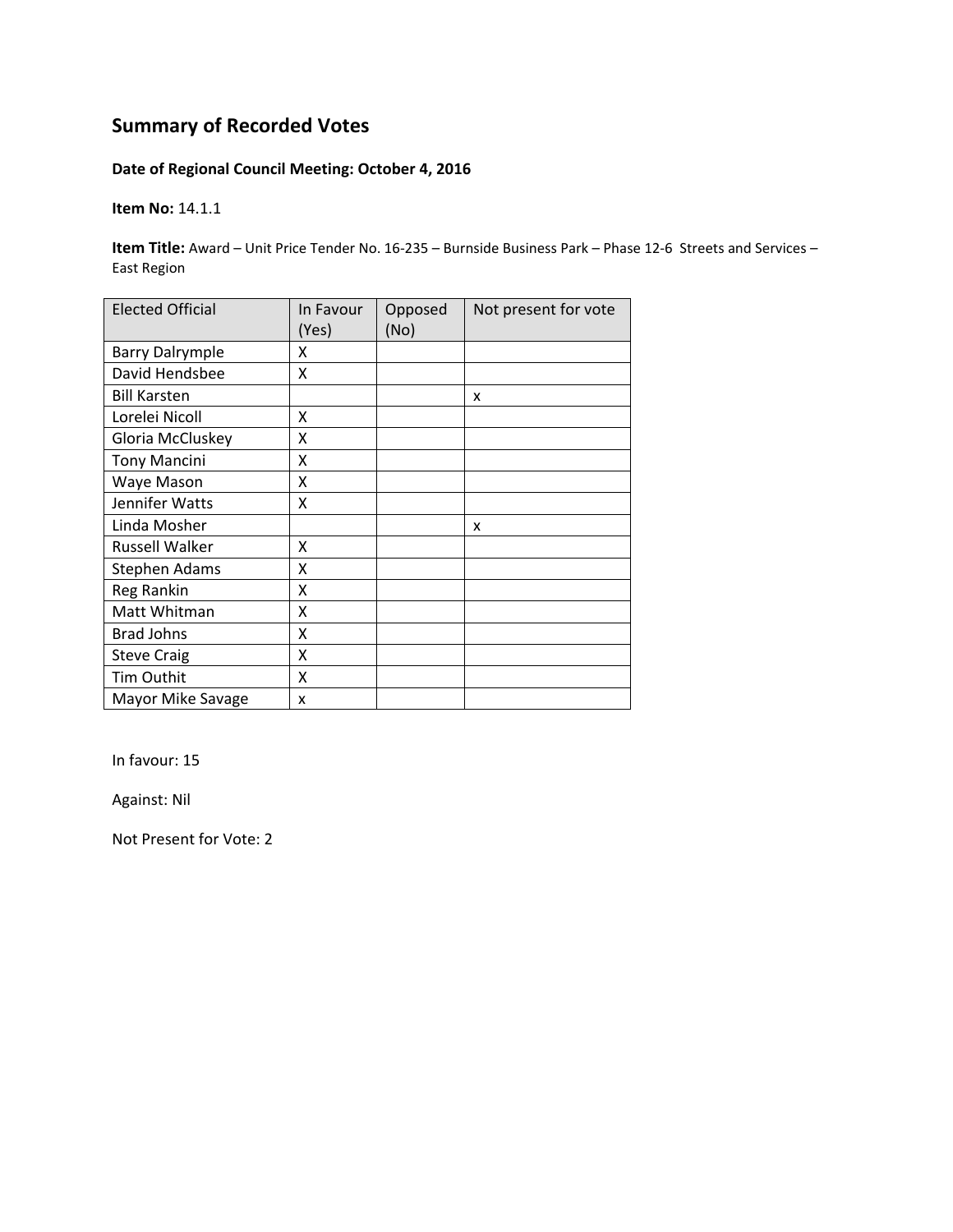### **Date of Regional Council Meeting: October 4, 2016**

**Item No:** 14.1.2

**Item Title:** Nova Scotia Power Inc. (NSPI) Partnership – Electric Bus Feasibility Study

| <b>Elected Official</b> | In Favour<br>(Yes) | Opposed<br>(No) | Not present for vote |
|-------------------------|--------------------|-----------------|----------------------|
| <b>Barry Dalrymple</b>  | x                  |                 |                      |
| David Hendsbee          | X                  |                 |                      |
| <b>Bill Karsten</b>     |                    |                 | x                    |
| Lorelei Nicoll          | x                  |                 |                      |
| Gloria McCluskey        | Χ                  |                 |                      |
| <b>Tony Mancini</b>     | Χ                  |                 |                      |
| Waye Mason              | X                  |                 |                      |
| Jennifer Watts          | X                  |                 |                      |
| Linda Mosher            |                    |                 | x                    |
| Russell Walker          | X                  |                 |                      |
| <b>Stephen Adams</b>    | X                  |                 |                      |
| Reg Rankin              | X                  |                 |                      |
| Matt Whitman            | X                  |                 |                      |
| <b>Brad Johns</b>       |                    |                 | x                    |
| <b>Steve Craig</b>      | x                  |                 |                      |
| <b>Tim Outhit</b>       | X                  |                 |                      |
| Mayor Mike Savage       | x                  |                 |                      |

In favour: 14

Against: Nil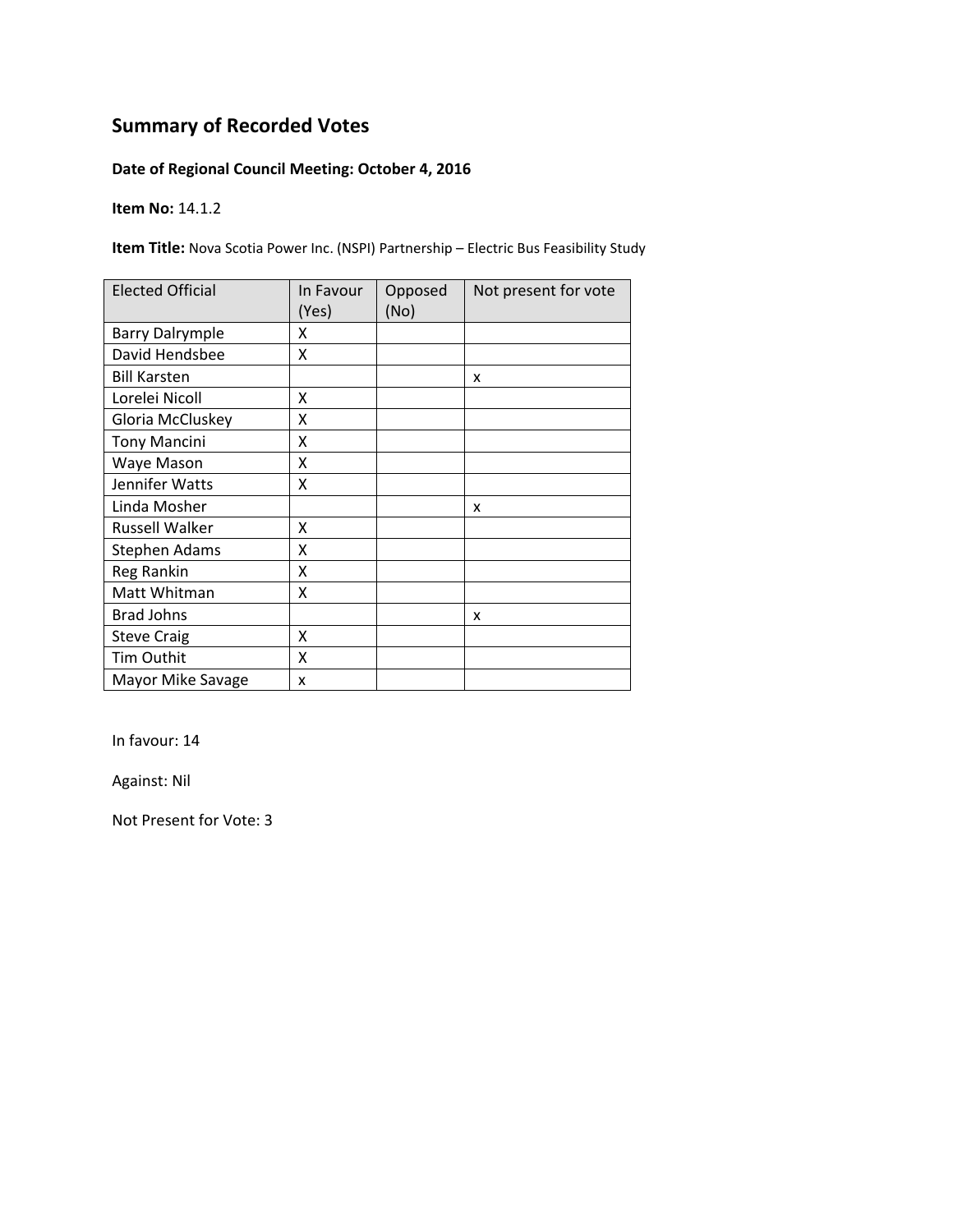### **Date of Regional Council Meeting: October 4, 2016**

**Item No:** 14.1.3

**Item Title:** Second Reading Proposed By‐Law S‐442**,** an Amendment to By‐Law S‐400 Respecting Charges for Street Improvements – New Paving Projects Inside the Core Area – 2015, Emerson Street, Bedford

| <b>Elected Official</b> | In Favour<br>(Yes) | Opposed<br>(No) | Not present for vote |
|-------------------------|--------------------|-----------------|----------------------|
| <b>Barry Dalrymple</b>  | x                  |                 |                      |
| David Hendsbee          | x                  |                 |                      |
| <b>Bill Karsten</b>     |                    |                 | X                    |
| Lorelei Nicoll          | Χ                  |                 |                      |
| Gloria McCluskey        | X                  |                 |                      |
| <b>Tony Mancini</b>     | Χ                  |                 |                      |
| Waye Mason              | Χ                  |                 |                      |
| Jennifer Watts          | Χ                  |                 |                      |
| Linda Mosher            |                    |                 | X                    |
| <b>Russell Walker</b>   | X                  |                 |                      |
| <b>Stephen Adams</b>    | Χ                  |                 |                      |
| Reg Rankin              | Χ                  |                 |                      |
| Matt Whitman            | Χ                  |                 |                      |
| <b>Brad Johns</b>       | x                  |                 |                      |
| <b>Steve Craig</b>      | X                  |                 |                      |
| Tim Outhit              | X                  |                 |                      |
| Mayor Mike Savage       | x                  |                 |                      |

In favour: 15

Against: Nil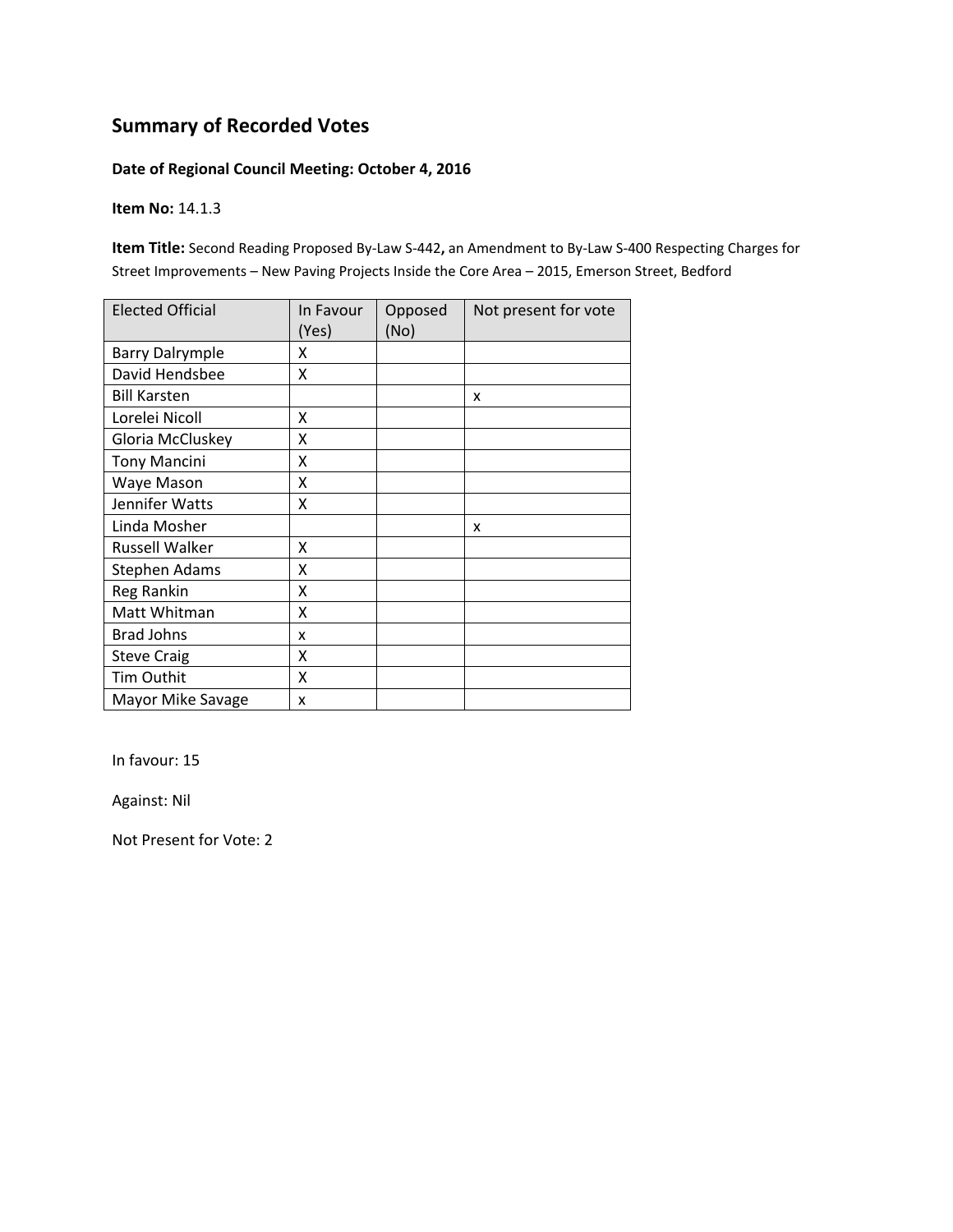### **Date of Regional Council Meeting: October 4, 2016**

**Item No:** 14.1.4

**Item Title:** Second Reading Proposed By‐Law S‐443, an Amendment to By‐Law S‐400 Respecting Charges for Street Improvements – New Paving Projects outside the Core Area – 2015, Crouchers Point Road, Glen Haven.

| <b>Elected Official</b> | In Favour<br>(Yes) | Opposed<br>(No) | Not present for vote |
|-------------------------|--------------------|-----------------|----------------------|
| <b>Barry Dalrymple</b>  | x                  |                 |                      |
| David Hendsbee          | X                  |                 |                      |
| <b>Bill Karsten</b>     |                    |                 | X                    |
| Lorelei Nicoll          | X                  |                 |                      |
| Gloria McCluskey        | X                  |                 |                      |
| <b>Tony Mancini</b>     | X                  |                 |                      |
| Waye Mason              | x                  |                 |                      |
| Jennifer Watts          | X                  |                 |                      |
| Linda Mosher            |                    |                 | x                    |
| <b>Russell Walker</b>   | X                  |                 |                      |
| <b>Stephen Adams</b>    | x                  |                 |                      |
| Reg Rankin              | x                  |                 |                      |
| Matt Whitman            | X                  |                 |                      |
| <b>Brad Johns</b>       | x                  |                 |                      |
| <b>Steve Craig</b>      | X                  |                 |                      |
| Tim Outhit              | X                  |                 |                      |
| Mayor Mike Savage       | x                  |                 |                      |

In favour: 15

Against: Nil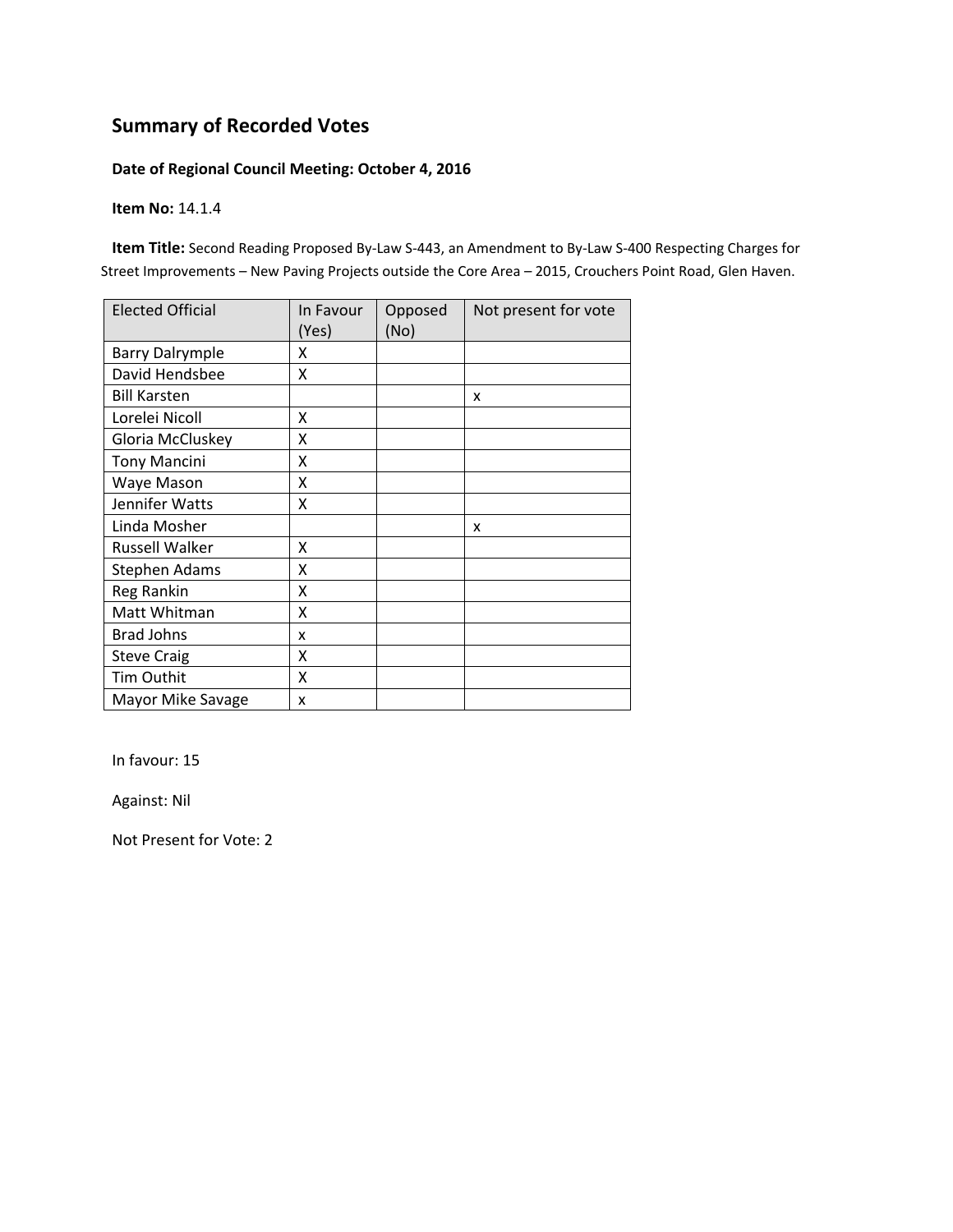### **Date of Regional Council Meeting: October 4, 2016**

**Item No:** 14.1.5

**Item Title:** Proposed Administrative Order SC‐83, Declaration of Surplus Property and Street Closure – Parcel DS‐

2, Doyle Street, Halifax

| <b>Elected Official</b> | In Favour<br>(Yes) | Opposed<br>(No) | Not present for vote |
|-------------------------|--------------------|-----------------|----------------------|
| <b>Barry Dalrymple</b>  | x                  |                 |                      |
| David Hendsbee          | x                  |                 |                      |
| <b>Bill Karsten</b>     |                    |                 | X                    |
| Lorelei Nicoll          | X                  |                 |                      |
| Gloria McCluskey        | X                  |                 |                      |
| <b>Tony Mancini</b>     | Χ                  |                 |                      |
| Waye Mason              | Χ                  |                 |                      |
| Jennifer Watts          | Χ                  |                 |                      |
| Linda Mosher            |                    |                 | X                    |
| <b>Russell Walker</b>   | x                  |                 |                      |
| <b>Stephen Adams</b>    | X                  |                 |                      |
| Reg Rankin              |                    |                 | x                    |
| Matt Whitman            | X                  |                 |                      |
| <b>Brad Johns</b>       | x                  |                 |                      |
| <b>Steve Craig</b>      | X                  |                 |                      |
| Tim Outhit              | X                  |                 |                      |
| Mayor Mike Savage       | x                  |                 |                      |

In favour: 14

Against: Nil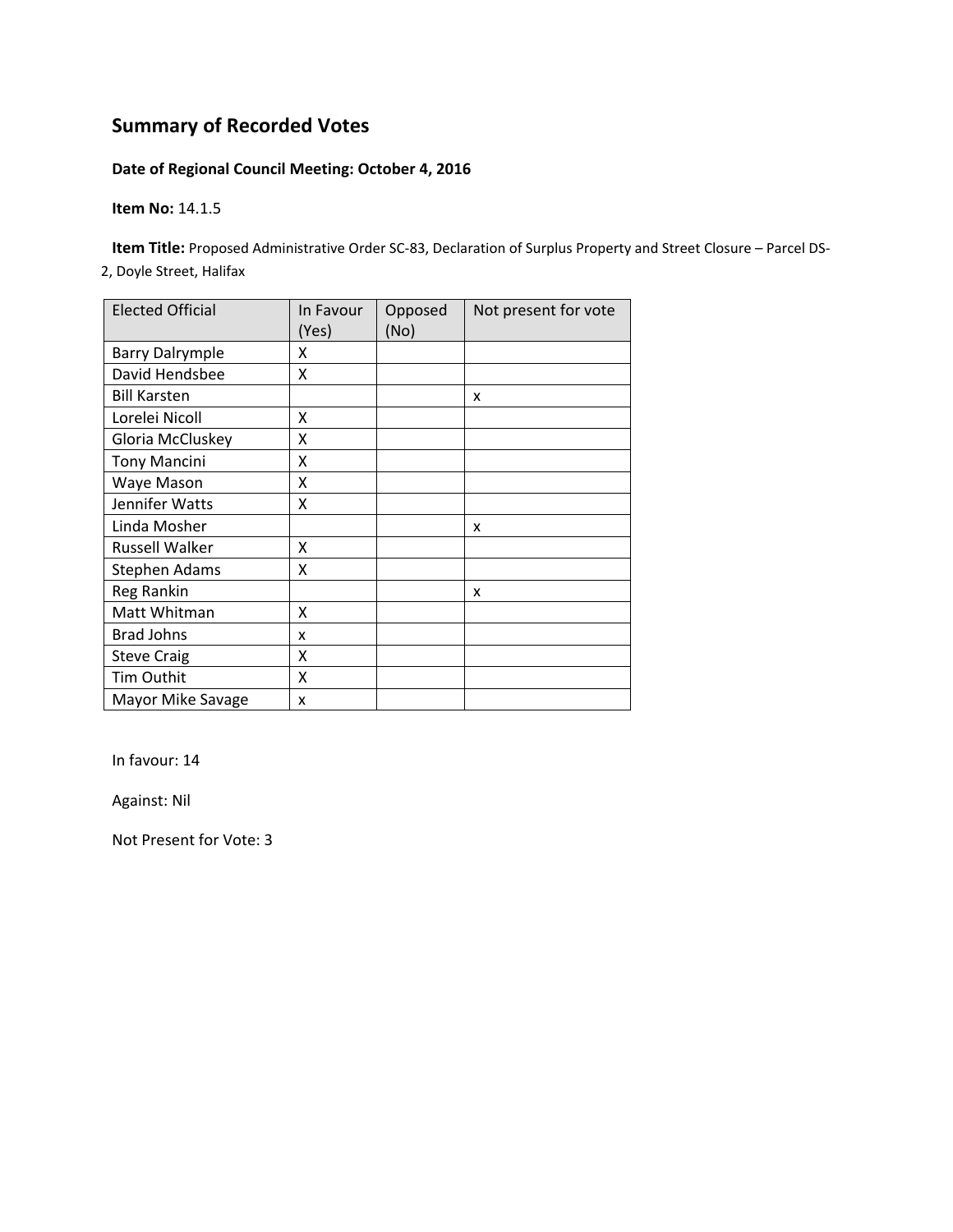### **Date of Regional Council Meeting: October 4, 2016**

**Item No:** 14.1.6

**Item Title:** Proposed Administrative Order 2016‐007‐OP, Acquisition of Cemeteries Administrative Order

| <b>Elected Official</b> | In Favour<br>(Yes) | Opposed<br>(No) | Not present for vote |
|-------------------------|--------------------|-----------------|----------------------|
| <b>Barry Dalrymple</b>  | x                  |                 |                      |
| David Hendsbee          | Χ                  |                 |                      |
| <b>Bill Karsten</b>     |                    |                 | x                    |
| Lorelei Nicoll          | x                  |                 |                      |
| Gloria McCluskey        | Χ                  |                 |                      |
| <b>Tony Mancini</b>     | Χ                  |                 |                      |
| Waye Mason              | x                  |                 |                      |
| Jennifer Watts          | x                  |                 |                      |
| Linda Mosher            | x                  |                 |                      |
| Russell Walker          | x                  |                 |                      |
| Stephen Adams           | X                  |                 |                      |
| Reg Rankin              |                    |                 | x                    |
| Matt Whitman            | X                  |                 |                      |
| <b>Brad Johns</b>       | x                  |                 |                      |
| <b>Steve Craig</b>      | X                  |                 |                      |
| <b>Tim Outhit</b>       | X                  |                 |                      |
| Mayor Mike Savage       | x                  |                 |                      |

In favour: 15

Against: Nil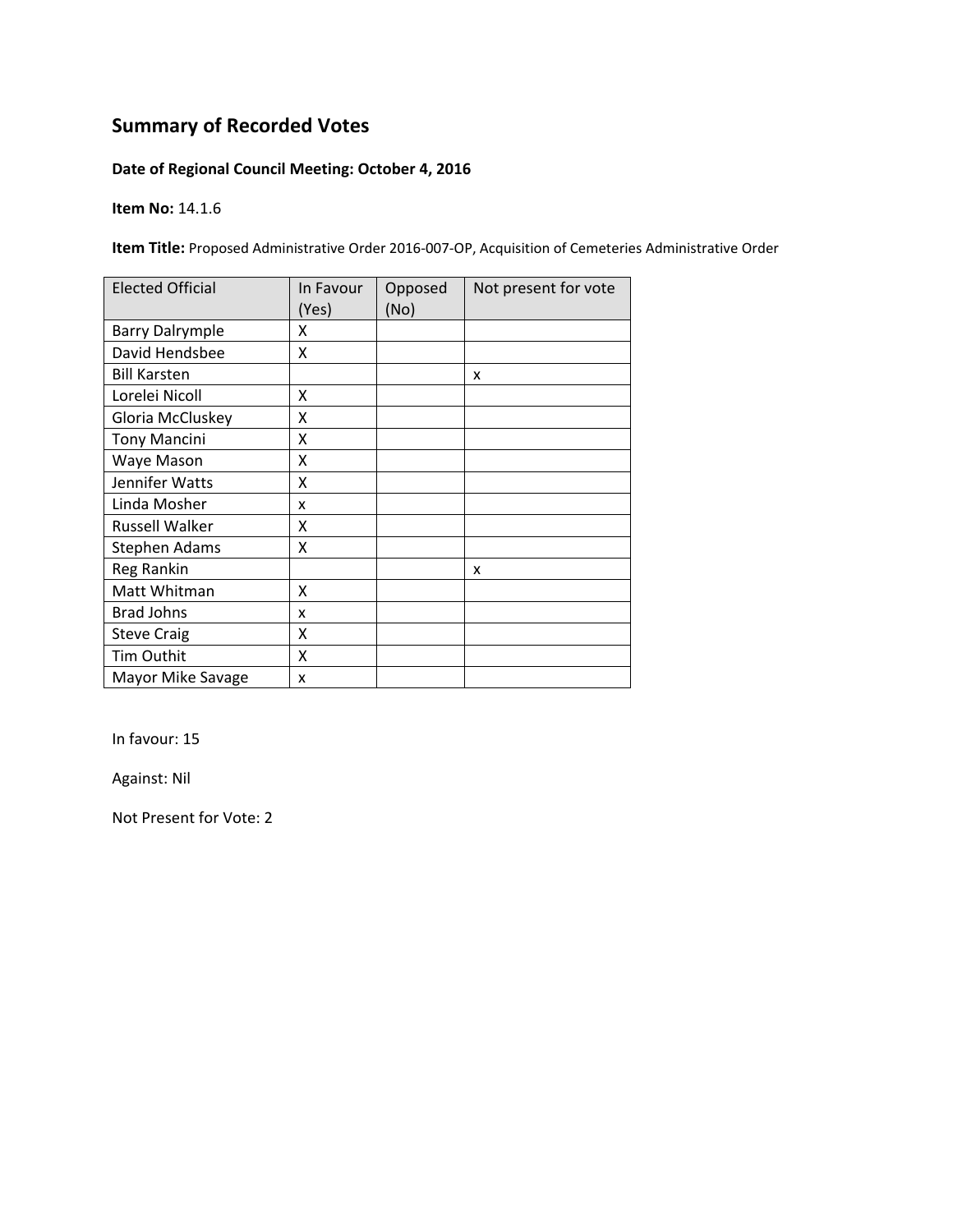### **Date of Regional Council Meeting: October 4, 2016**

**Item No:** 14.1.7

**Item Title:** Allocation of Area Rate Funds Collected for Sidewalks in Fall River – Recommendation # 1 & # 2

| <b>Elected Official</b> | In Favour<br>(Yes) | Opposed<br>(No) | Not present for vote |
|-------------------------|--------------------|-----------------|----------------------|
| <b>Barry Dalrymple</b>  | x                  |                 |                      |
| David Hendsbee          | Χ                  |                 |                      |
| <b>Bill Karsten</b>     |                    |                 | x                    |
| Lorelei Nicoll          | Χ                  |                 |                      |
| Gloria McCluskey        | Χ                  |                 |                      |
| <b>Tony Mancini</b>     | Χ                  |                 |                      |
| Waye Mason              | Χ                  |                 |                      |
| Jennifer Watts          | x                  |                 |                      |
| Linda Mosher            | x                  |                 |                      |
| Russell Walker          | x                  |                 |                      |
| <b>Stephen Adams</b>    | X                  |                 |                      |
| Reg Rankin              | x                  |                 |                      |
| Matt Whitman            | X                  |                 |                      |
| <b>Brad Johns</b>       | x                  |                 |                      |
| <b>Steve Craig</b>      | X                  |                 |                      |
| Tim Outhit              | X                  |                 |                      |
| Mayor Mike Savage       | x                  |                 |                      |

In favour: 16

Against: Nil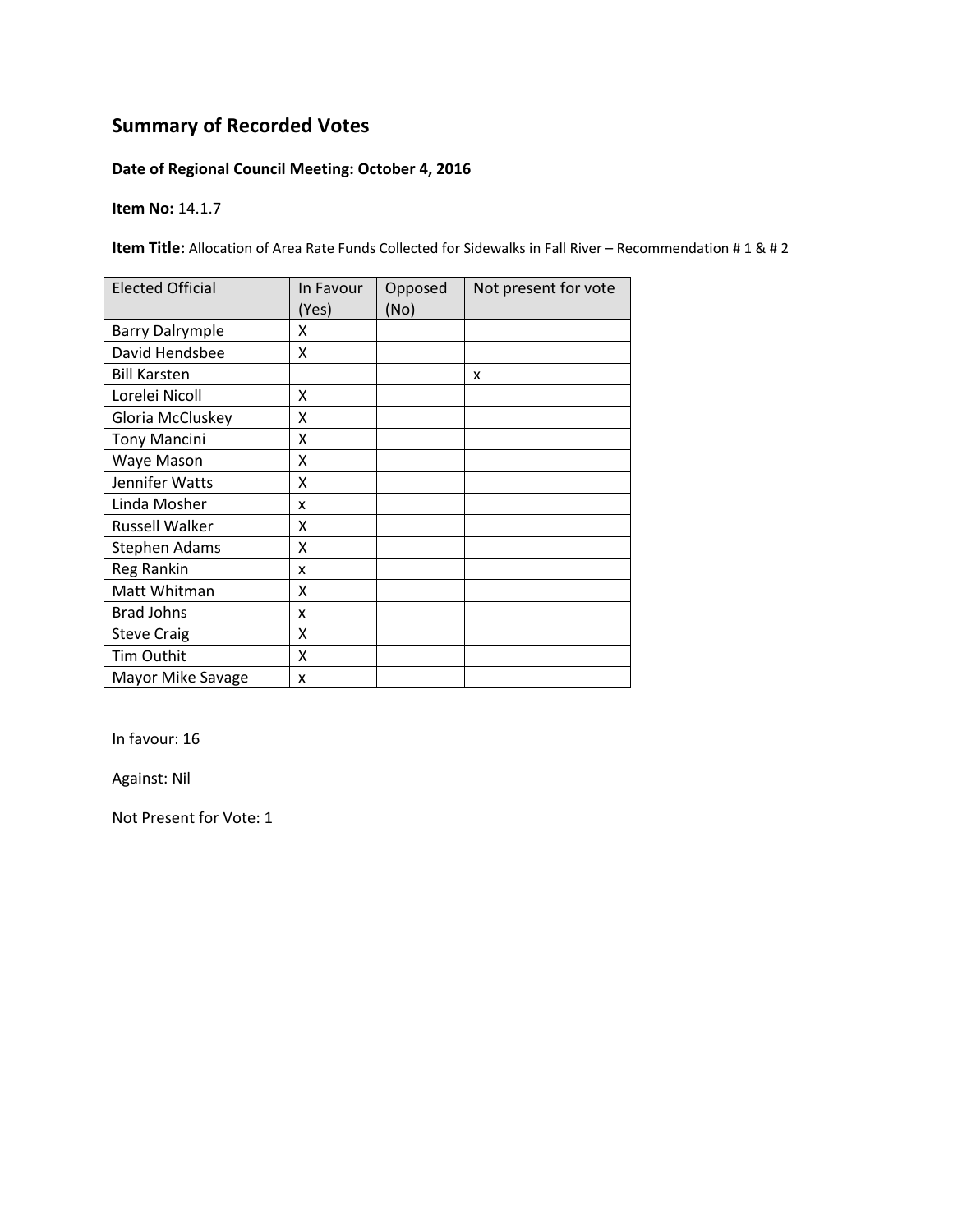### **Date of Regional Council Meeting: October 4, 2016**

**Item No:** 14.1.7

**Item Title:** Allocation of Area Rate Funds Collected for Sidewalks in Fall River – Recommendation # 3

| <b>Elected Official</b> | In Favour<br>(Yes) | Opposed<br>(No) | Not present for vote |
|-------------------------|--------------------|-----------------|----------------------|
| <b>Barry Dalrymple</b>  | x                  |                 |                      |
| David Hendsbee          | X                  |                 |                      |
| <b>Bill Karsten</b>     |                    |                 | x                    |
| Lorelei Nicoll          | X                  |                 |                      |
| Gloria McCluskey        | X                  |                 |                      |
| <b>Tony Mancini</b>     | Χ                  |                 |                      |
| Waye Mason              | Χ                  |                 |                      |
| Jennifer Watts          | Χ                  |                 |                      |
| Linda Mosher            | x                  |                 |                      |
| Russell Walker          | x                  |                 |                      |
| Stephen Adams           | X                  |                 |                      |
| Reg Rankin              | x                  |                 |                      |
| Matt Whitman            | X                  |                 |                      |
| <b>Brad Johns</b>       | x                  |                 |                      |
| <b>Steve Craig</b>      | X                  |                 |                      |
| Tim Outhit              | X                  |                 |                      |
| Mayor Mike Savage       | x                  |                 |                      |

In favour: 16

Against: Nil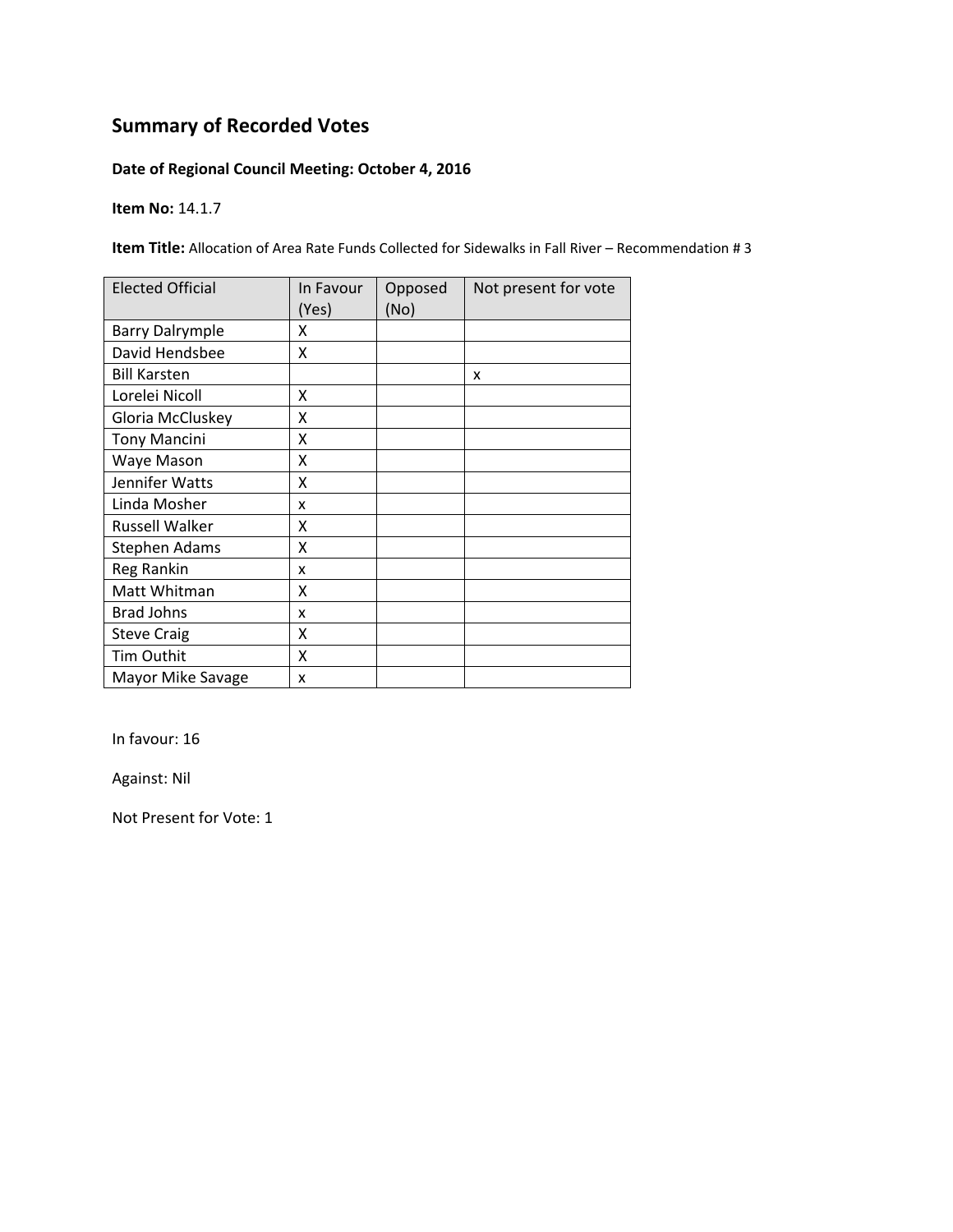### **Date of Regional Council Meeting: October 4, 2016**

**Item No:** 14.1.8

**Item Title:** Volunteer Firefighter Honorariums

| Motion to waive the rules of order 2/3 required |  |  |  |
|-------------------------------------------------|--|--|--|
|-------------------------------------------------|--|--|--|

| <b>Elected Official</b> | In Favour<br>(Yes) | Opposed<br>(No) | Not present for vote |
|-------------------------|--------------------|-----------------|----------------------|
| <b>Barry Dalrymple</b>  | x                  |                 |                      |
| David Hendsbee          | X                  |                 |                      |
| <b>Bill Karsten</b>     |                    |                 | X                    |
| Lorelei Nicoll          | X                  |                 |                      |
| Gloria McCluskey        | Χ                  |                 |                      |
| <b>Tony Mancini</b>     | Χ                  |                 |                      |
| Waye Mason              | Χ                  |                 |                      |
| Jennifer Watts          | Χ                  |                 |                      |
| Linda Mosher            | x                  |                 |                      |
| <b>Russell Walker</b>   | x                  |                 |                      |
| <b>Stephen Adams</b>    | Χ                  |                 |                      |
| Reg Rankin              | x                  |                 |                      |
| Matt Whitman            | χ                  |                 |                      |
| <b>Brad Johns</b>       | x                  |                 |                      |
| <b>Steve Craig</b>      | Χ                  |                 |                      |
| Tim Outhit              | X                  |                 |                      |
| Mayor Mike Savage       | X                  |                 |                      |

In favour: 16

Against: Nil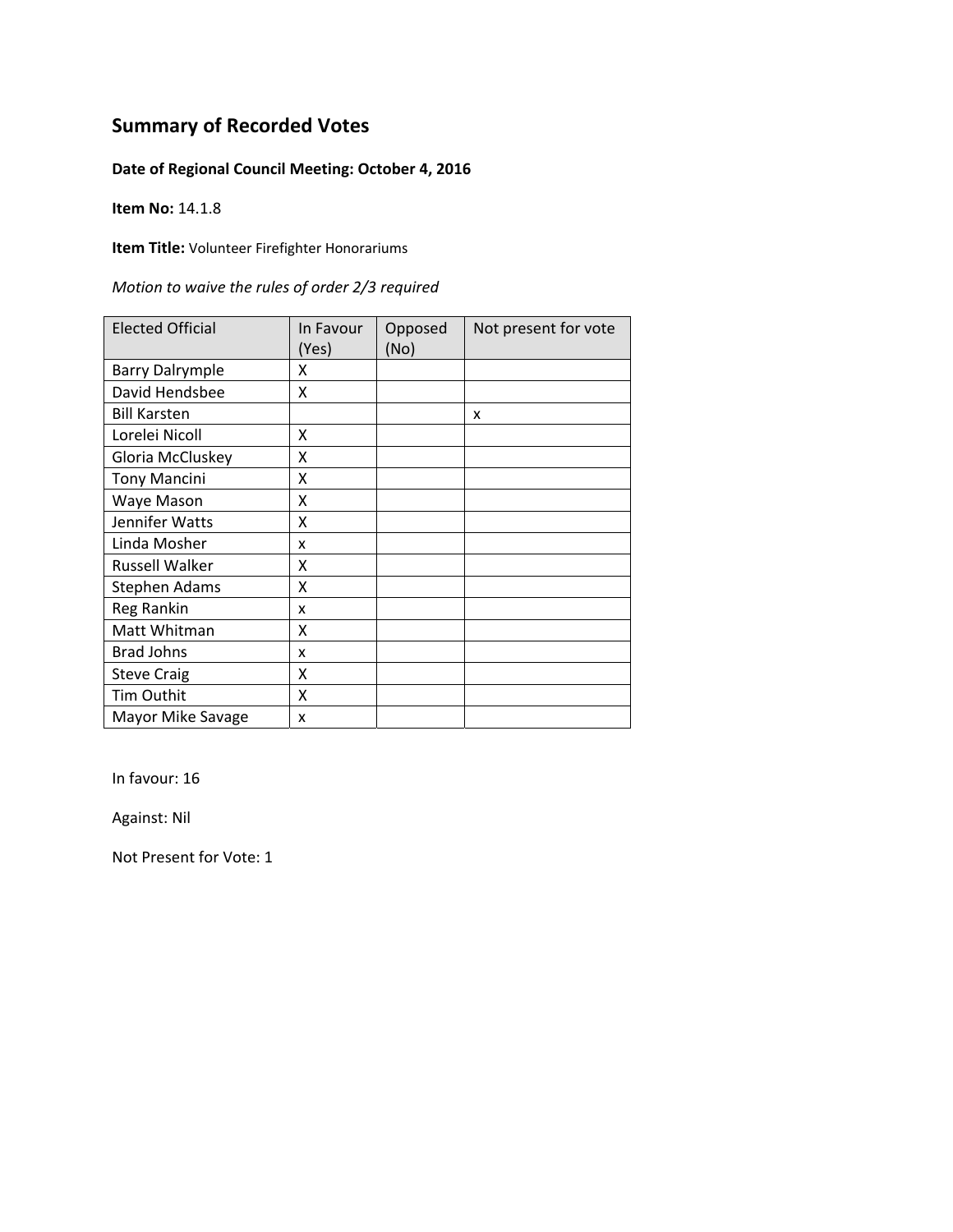### **Date of Regional Council Meeting: October 4, 2016**

**Item No:** 14.1.8

**Item Title:** Volunteer Firefighter Honorariums

| <b>Elected Official</b> | In Favour<br>(Yes) | Opposed<br>(No) | Not present for vote |
|-------------------------|--------------------|-----------------|----------------------|
| <b>Barry Dalrymple</b>  | x                  |                 |                      |
| David Hendsbee          | X                  |                 |                      |
| <b>Bill Karsten</b>     |                    |                 | X                    |
| Lorelei Nicoll          | X                  |                 |                      |
| Gloria McCluskey        | Χ                  |                 |                      |
| <b>Tony Mancini</b>     | Χ                  |                 |                      |
| Waye Mason              | Χ                  |                 |                      |
| Jennifer Watts          | Χ                  |                 |                      |
| Linda Mosher            | x                  |                 |                      |
| <b>Russell Walker</b>   | x                  |                 |                      |
| <b>Stephen Adams</b>    | Χ                  |                 |                      |
| Reg Rankin              | x                  |                 |                      |
| Matt Whitman            | χ                  |                 |                      |
| <b>Brad Johns</b>       | x                  |                 |                      |
| <b>Steve Craig</b>      | Χ                  |                 |                      |
| Tim Outhit              | X                  |                 |                      |
| Mayor Mike Savage       | X                  |                 |                      |

In favour: 16

Against: Nil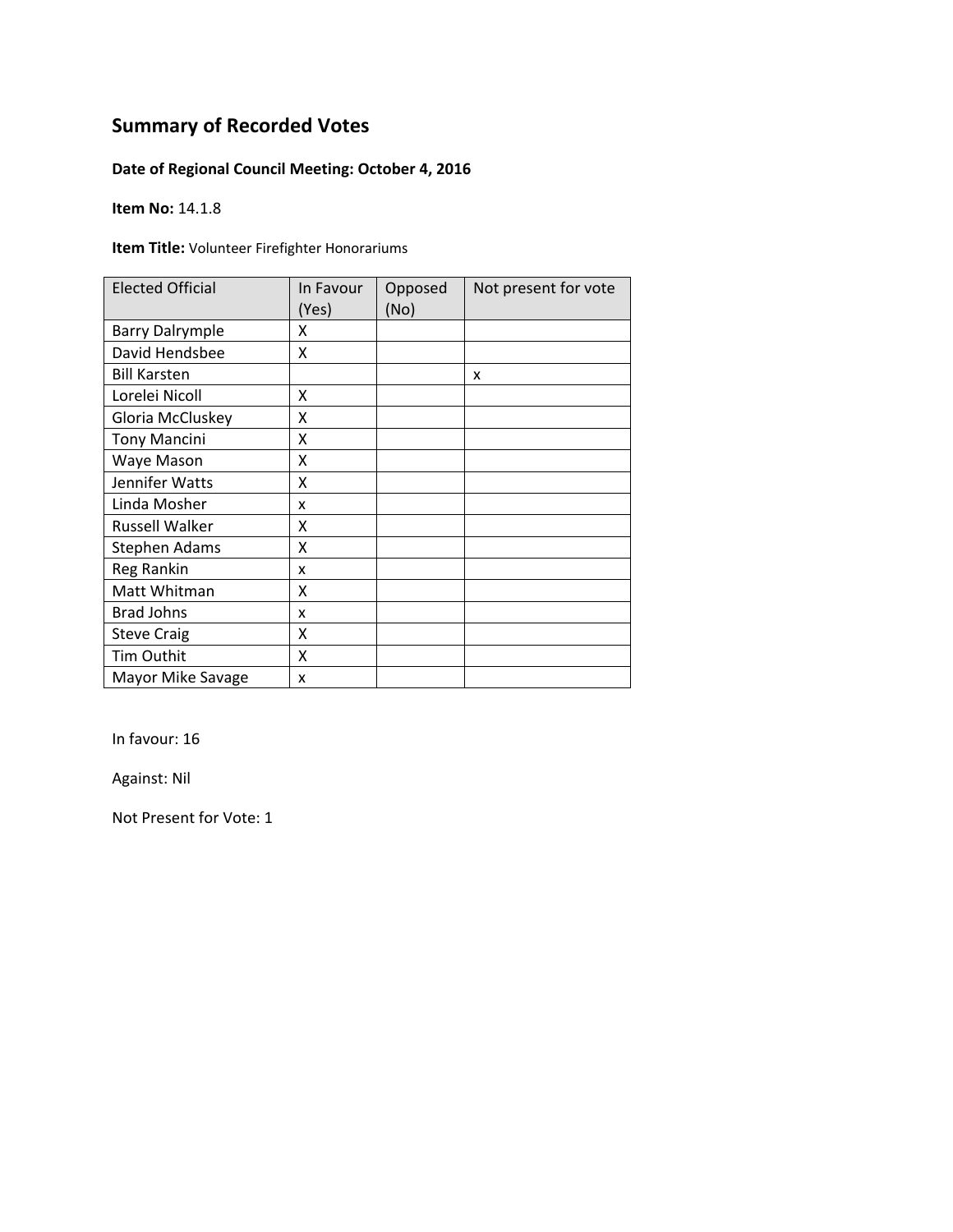#### **Date of Regional Council Meeting: October 4, 2016**

**Item No:** 14.1.9

**Item Title:** Case 20401 – Municipal Planning Strategy (MPS) Amendments to the Bedford West Secondary Planning Strategy as contained in the Bedford and Halifax Municipal Planning Strategy to enable development of Bedford West Sub Area 10, Kearney Lake Road, Bedford and Halifax

| <b>Elected Official</b> | In Favour<br>(Yes) | Opposed<br>(No) | Not present for vote |
|-------------------------|--------------------|-----------------|----------------------|
| <b>Barry Dalrymple</b>  | x                  |                 |                      |
| David Hendsbee          | Χ                  |                 |                      |
| <b>Bill Karsten</b>     |                    |                 | x                    |
| Lorelei Nicoll          | x                  |                 |                      |
| Gloria McCluskey        | Χ                  |                 |                      |
| <b>Tony Mancini</b>     |                    |                 | x                    |
| Waye Mason              | X                  |                 |                      |
| Jennifer Watts          | X                  |                 |                      |
| Linda Mosher            |                    |                 | x                    |
| <b>Russell Walker</b>   | X                  |                 |                      |
| <b>Stephen Adams</b>    | Χ                  |                 |                      |
| Reg Rankin              | x                  |                 |                      |
| Matt Whitman            | Χ                  |                 |                      |
| <b>Brad Johns</b>       | x                  |                 |                      |
| <b>Steve Craig</b>      | Χ                  |                 |                      |
| Tim Outhit              | x                  |                 |                      |
| Mayor Mike Savage       | x                  |                 |                      |

In favour: 14

Against: Nil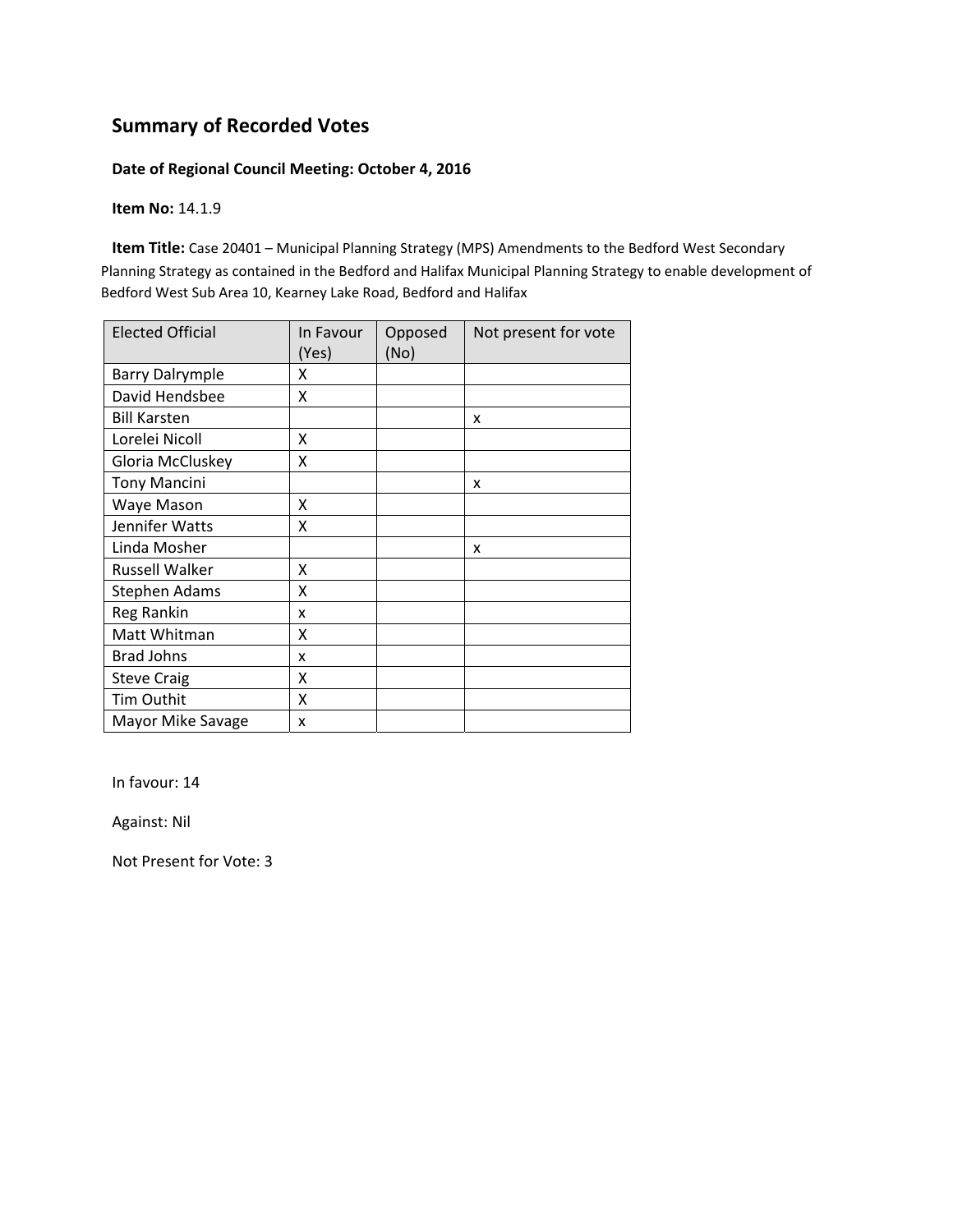### **Date of Regional Council Meeting: October 4, 2016**

**Item No:** 14.1.10

**Item Title:** 1721‐1735 Lower Water Street – Limits of Right of Way

| <b>Elected Official</b> | In Favour<br>(Yes) | Opposed<br>(No) | Not present for vote |
|-------------------------|--------------------|-----------------|----------------------|
| <b>Barry Dalrymple</b>  | x                  |                 |                      |
| David Hendsbee          | X                  |                 |                      |
| <b>Bill Karsten</b>     |                    |                 | X                    |
| Lorelei Nicoll          | X                  |                 |                      |
| Gloria McCluskey        | X                  |                 |                      |
| <b>Tony Mancini</b>     | x                  |                 |                      |
| Waye Mason              | χ                  |                 |                      |
| Jennifer Watts          | Χ                  |                 |                      |
| Linda Mosher            | x                  |                 |                      |
| <b>Russell Walker</b>   | x                  |                 |                      |
| Stephen Adams           | x                  |                 |                      |
| Reg Rankin              | x                  |                 |                      |
| Matt Whitman            | χ                  |                 |                      |
| <b>Brad Johns</b>       | x                  |                 |                      |
| <b>Steve Craig</b>      | Χ                  |                 |                      |
| Tim Outhit              | Χ                  |                 |                      |
| Mayor Mike Savage       | x                  |                 |                      |

In favour: 16

Against: Nil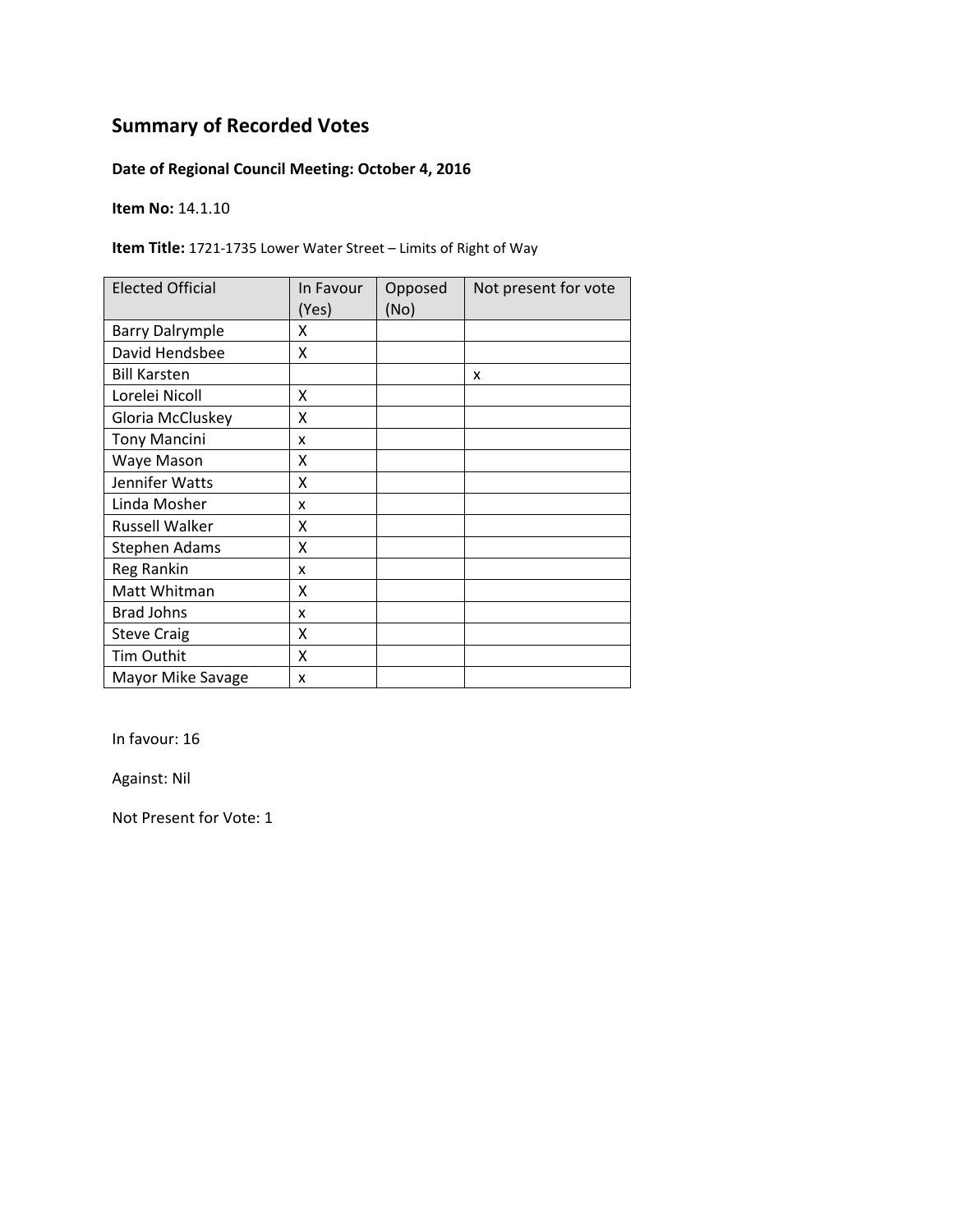### **Date of Regional Council Meeting: October 4, 2016**

**Item No:** 14.1.11

**Item Title:** Options to protect the character and form of Young Avenue, Halifax

| <b>Elected Official</b> | In Favour<br>(Yes) | Opposed<br>(No) | Not present for vote |
|-------------------------|--------------------|-----------------|----------------------|
| <b>Barry Dalrymple</b>  | x                  |                 |                      |
| David Hendsbee          | χ                  |                 |                      |
| <b>Bill Karsten</b>     |                    |                 | x                    |
| Lorelei Nicoll          | X                  |                 |                      |
| Gloria McCluskey        | X                  |                 |                      |
| <b>Tony Mancini</b>     | x                  |                 |                      |
| Waye Mason              | Χ                  |                 |                      |
| Jennifer Watts          | Χ                  |                 |                      |
| Linda Mosher            | x                  |                 |                      |
| Russell Walker          | χ                  |                 |                      |
| Stephen Adams           | χ                  |                 |                      |
| Reg Rankin              | x                  |                 |                      |
| Matt Whitman            | Χ                  |                 |                      |
| <b>Brad Johns</b>       | x                  |                 |                      |
| <b>Steve Craig</b>      | Χ                  |                 |                      |
| Tim Outhit              | Χ                  |                 |                      |
| Mayor Mike Savage       | X                  |                 |                      |

In favour: 16

Against: Nil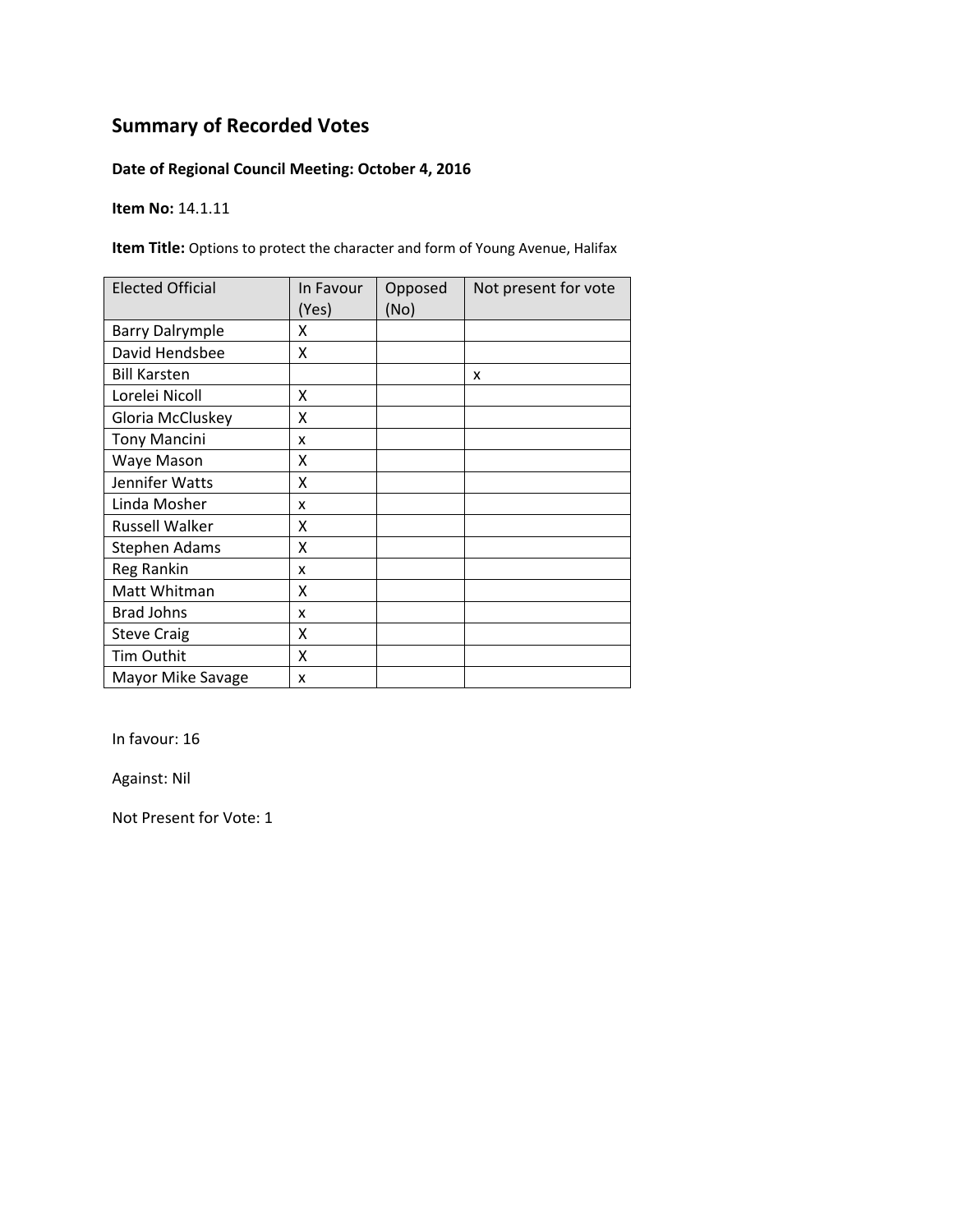### **Date of Regional Council Meeting: October 4, 2016**

**Item No:** 14.1.12

**Item Title:** Initiation of Municipal Planning Strategy Amendments Related to 10 hectare (25 acre) lots

| <b>Elected Official</b> | In Favour<br>(Yes) | Opposed<br>(No) | Not present for vote |
|-------------------------|--------------------|-----------------|----------------------|
| <b>Barry Dalrymple</b>  | x                  |                 |                      |
| David Hendsbee          | X                  |                 |                      |
| <b>Bill Karsten</b>     | x                  |                 |                      |
| Lorelei Nicoll          | x                  |                 |                      |
| Gloria McCluskey        | X                  |                 |                      |
| <b>Tony Mancini</b>     | x                  |                 |                      |
| Waye Mason              | x                  |                 |                      |
| Jennifer Watts          | X                  |                 |                      |
| Linda Mosher            | x                  |                 |                      |
| Russell Walker          | X                  |                 |                      |
| Stephen Adams           | X                  |                 |                      |
| Reg Rankin              | x                  |                 |                      |
| Matt Whitman            | Χ                  |                 |                      |
| <b>Brad Johns</b>       | x                  |                 |                      |
| <b>Steve Craig</b>      | X                  |                 |                      |
| Tim Outhit              | X                  |                 |                      |
| Mayor Mike Savage       | x                  |                 |                      |

In favour: 17

Against: Nil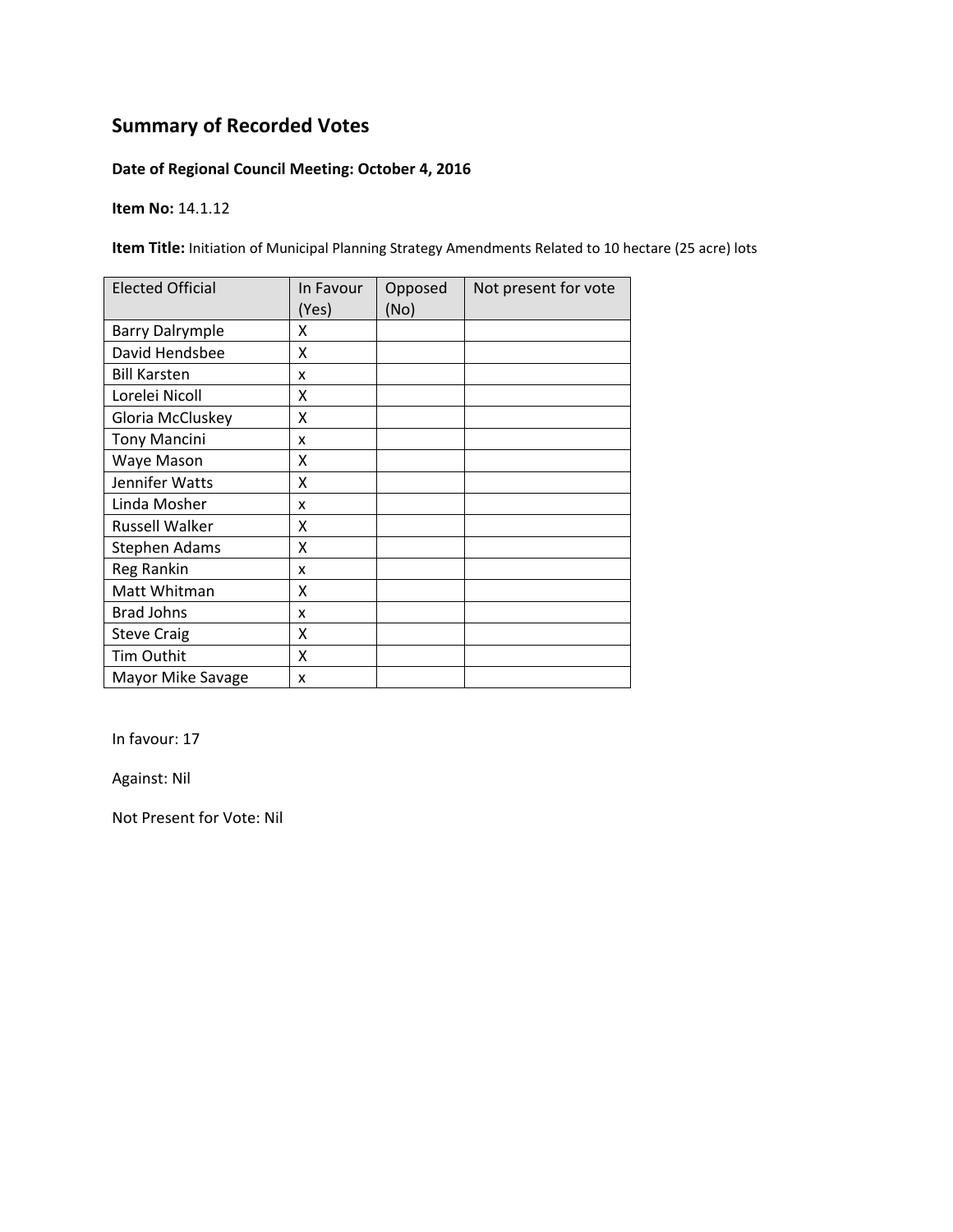### **Date of Regional Council Meeting: October 4, 2016**

**Item No:** 14.2.1

**Item Title:** Red Tape Reduction Strategy

|  |  | Motion to waive the rules of order 2/3 required |
|--|--|-------------------------------------------------|
|--|--|-------------------------------------------------|

| <b>Elected Official</b> | In Favour<br>(Yes) | Opposed<br>(No) | Not present for vote |
|-------------------------|--------------------|-----------------|----------------------|
| <b>Barry Dalrymple</b>  | x                  |                 |                      |
| David Hendsbee          | X                  |                 |                      |
| <b>Bill Karsten</b>     |                    |                 | X                    |
| Lorelei Nicoll          | x                  |                 |                      |
| Gloria McCluskey        | X                  |                 |                      |
| <b>Tony Mancini</b>     | x                  |                 |                      |
| Waye Mason              | x                  |                 |                      |
| Jennifer Watts          | Χ                  |                 |                      |
| Linda Mosher            | x                  |                 |                      |
| <b>Russell Walker</b>   | x                  |                 |                      |
| Stephen Adams           | X                  |                 |                      |
| <b>Reg Rankin</b>       | x                  |                 |                      |
| Matt Whitman            | X                  |                 |                      |
| <b>Brad Johns</b>       | x                  |                 |                      |
| <b>Steve Craig</b>      | Χ                  |                 |                      |
| Tim Outhit              | X                  |                 |                      |
| Mayor Mike Savage       | x                  |                 |                      |

In favour: 16

Against: Nil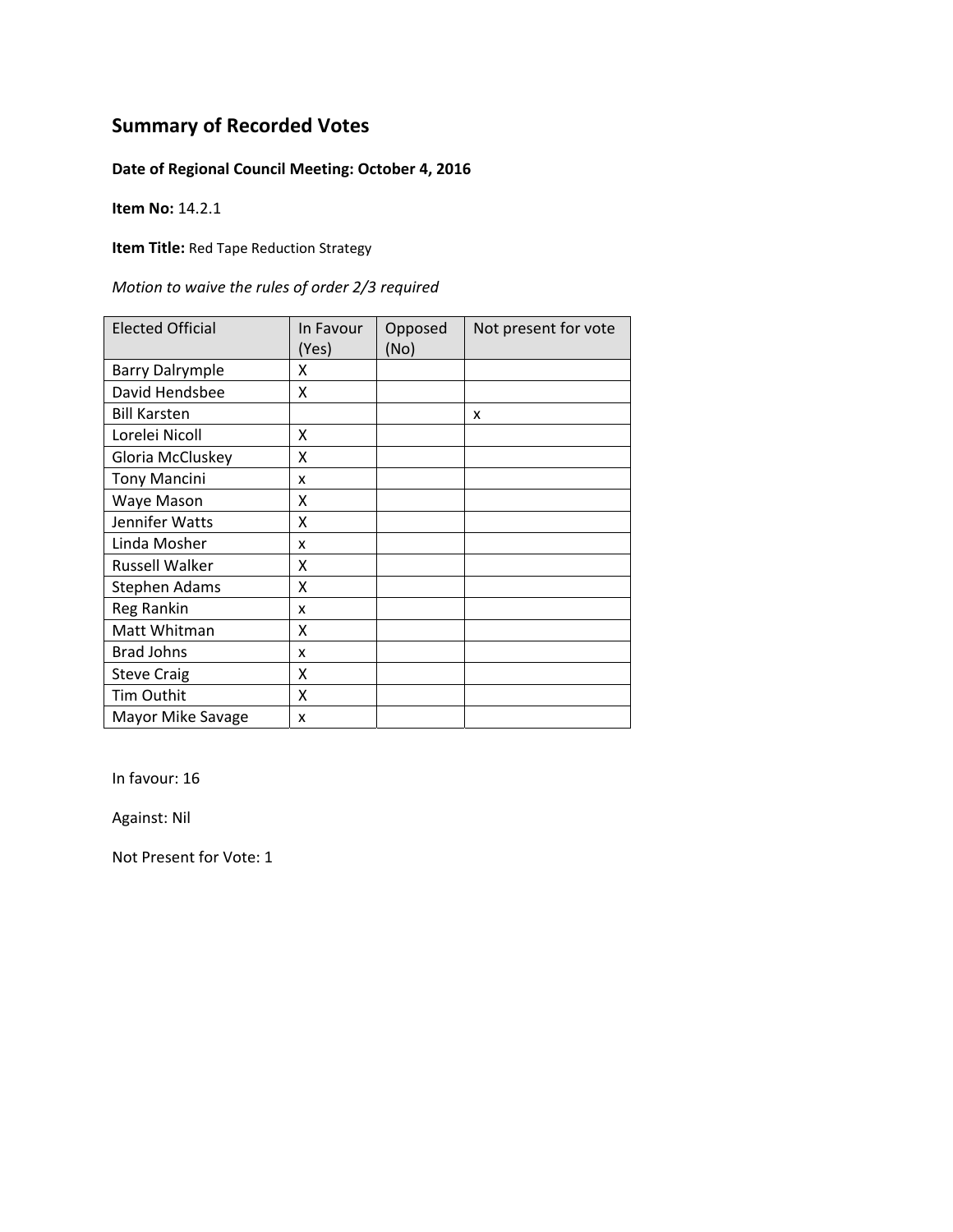### **Date of Regional Council Meeting: October 4, 2016**

**Item No:** 14.2.1

**Item Title:** Red Tape Reduction Strategy

| <b>Elected Official</b> | In Favour<br>(Yes) | Opposed<br>(No) | Not present for vote |
|-------------------------|--------------------|-----------------|----------------------|
| <b>Barry Dalrymple</b>  | x                  |                 |                      |
| David Hendsbee          | X                  |                 |                      |
| <b>Bill Karsten</b>     |                    |                 | X                    |
| Lorelei Nicoll          | X                  |                 |                      |
| Gloria McCluskey        | Χ                  |                 |                      |
| <b>Tony Mancini</b>     | x                  |                 |                      |
| Waye Mason              | X                  |                 |                      |
| Jennifer Watts          | Χ                  |                 |                      |
| Linda Mosher            | x                  |                 |                      |
| <b>Russell Walker</b>   | x                  |                 |                      |
| <b>Stephen Adams</b>    | Χ                  |                 |                      |
| Reg Rankin              | x                  |                 |                      |
| Matt Whitman            | χ                  |                 |                      |
| <b>Brad Johns</b>       | x                  |                 |                      |
| <b>Steve Craig</b>      | Χ                  |                 |                      |
| Tim Outhit              | X                  |                 |                      |
| Mayor Mike Savage       | X                  |                 |                      |

In favour: 16

Against: Nil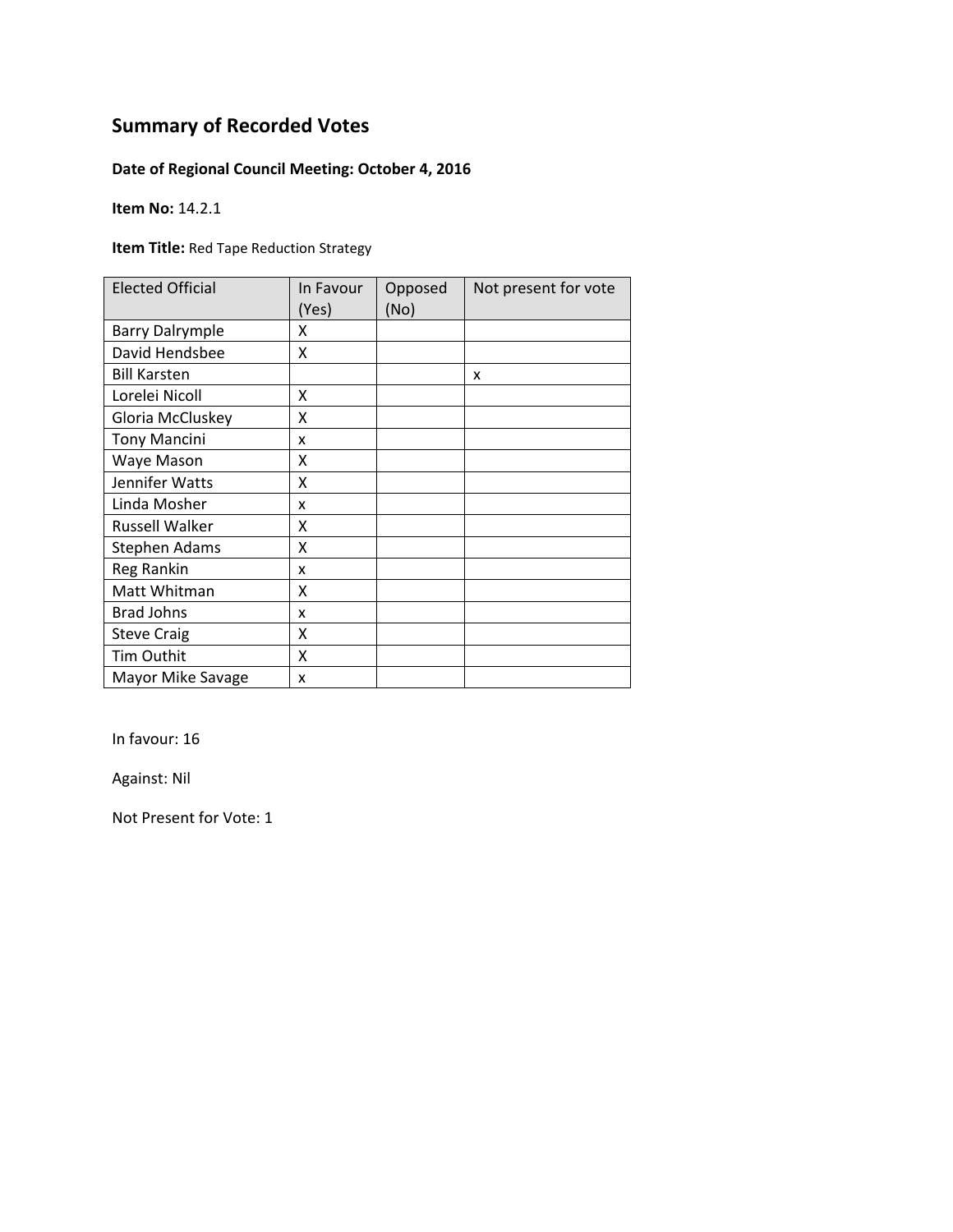#### **Date of Regional Council Meeting: October 4, 2016**

**Item No:** 14.3.1

**Item Title:** Case 19626 – Dartmouth Municipal Planning Strategy and Land Use By‐Law Amendments – Development Agreement for Multiple Use Dwelling and Commercial Development at 836 and 842 Portland Street, Dartmouth

| <b>Elected Official</b> | In Favour<br>(Yes) | Opposed<br>(No) | Not present for vote |
|-------------------------|--------------------|-----------------|----------------------|
| <b>Barry Dalrymple</b>  | x                  |                 |                      |
| David Hendsbee          | X                  |                 |                      |
| <b>Bill Karsten</b>     | x                  |                 |                      |
| Lorelei Nicoll          | X                  |                 |                      |
| Gloria McCluskey        | X                  |                 |                      |
| <b>Tony Mancini</b>     | x                  |                 |                      |
| Waye Mason              | Χ                  |                 |                      |
| Jennifer Watts          | X                  |                 |                      |
| Linda Mosher            | x                  |                 |                      |
| <b>Russell Walker</b>   | X                  |                 |                      |
| Stephen Adams           | X                  |                 |                      |
| <b>Reg Rankin</b>       | x                  |                 |                      |
| Matt Whitman            | x                  |                 |                      |
| <b>Brad Johns</b>       | x                  |                 |                      |
| <b>Steve Craig</b>      | X                  |                 |                      |
| <b>Tim Outhit</b>       | X                  |                 |                      |
| Mayor Mike Savage       | x                  |                 |                      |

In favour: 17

Against: Nil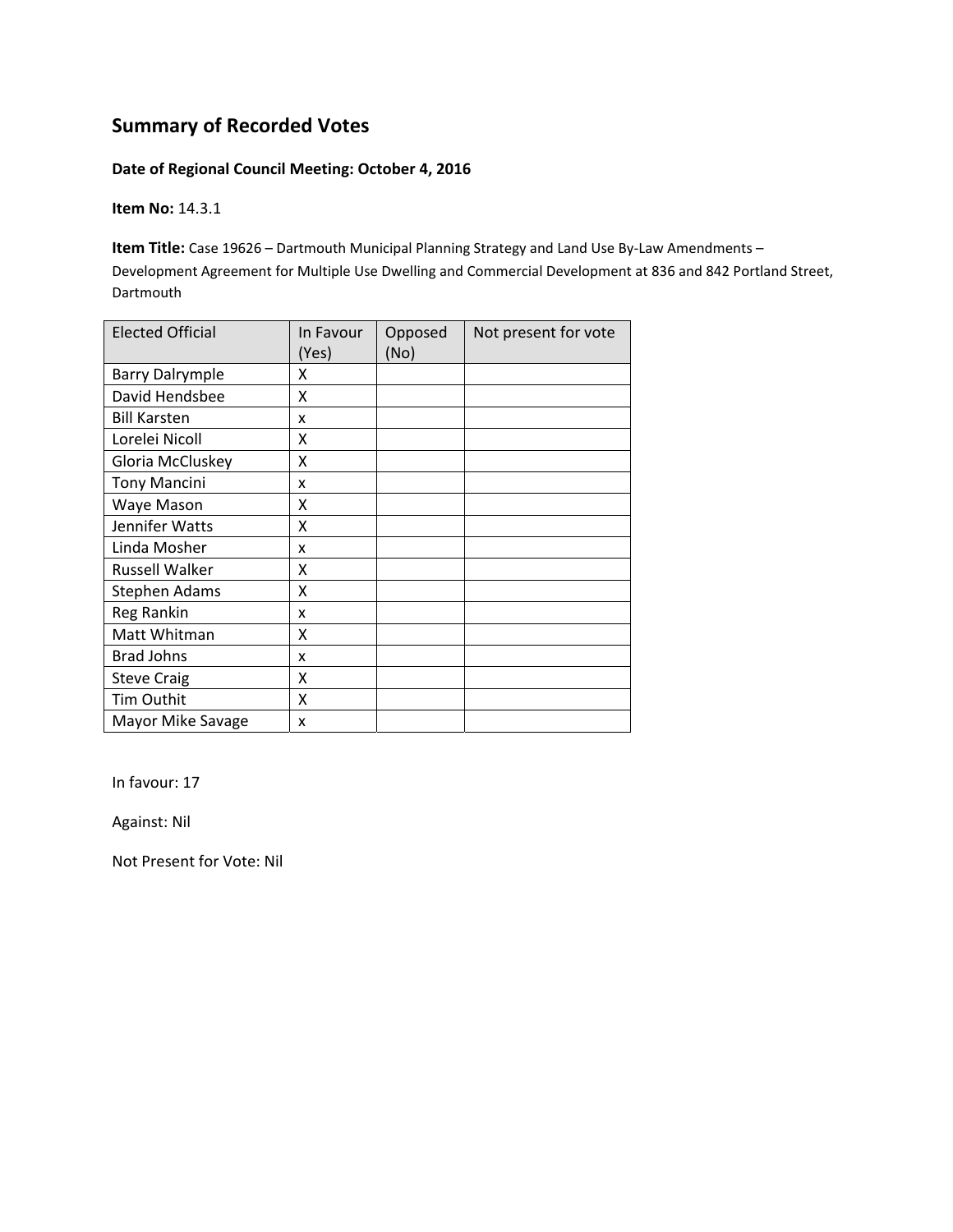### **Date of Regional Council Meeting: October 4, 2016**

**Item No:** 14.4.1

**Item Title:** Regional Subdivision By‐law Amendments to Alter the Service Requirement Boundary near Springfield Lake, Middle Sackville

*Motion to Defer*

| <b>Elected Official</b> | In Favour<br>(Yes) | Opposed<br>(No) | Not present for vote |
|-------------------------|--------------------|-----------------|----------------------|
| <b>Barry Dalrymple</b>  | x                  |                 |                      |
| David Hendsbee          | Χ                  |                 |                      |
| <b>Bill Karsten</b>     |                    | x               |                      |
| Lorelei Nicoll          |                    | x               |                      |
| Gloria McCluskey        | Χ                  |                 |                      |
| <b>Tony Mancini</b>     | x                  |                 |                      |
| Waye Mason              | χ                  |                 |                      |
| Jennifer Watts          | Χ                  |                 |                      |
| Linda Mosher            | x                  |                 |                      |
| <b>Russell Walker</b>   | χ                  |                 |                      |
| Stephen Adams           | χ                  |                 |                      |
| Reg Rankin              | x                  |                 |                      |
| Matt Whitman            | Χ                  |                 |                      |
| <b>Brad Johns</b>       | x                  |                 |                      |
| <b>Steve Craig</b>      | Χ                  |                 |                      |
| Tim Outhit              | Χ                  |                 |                      |
| Mayor Mike Savage       | x                  |                 |                      |

In favour: 15

Against: 2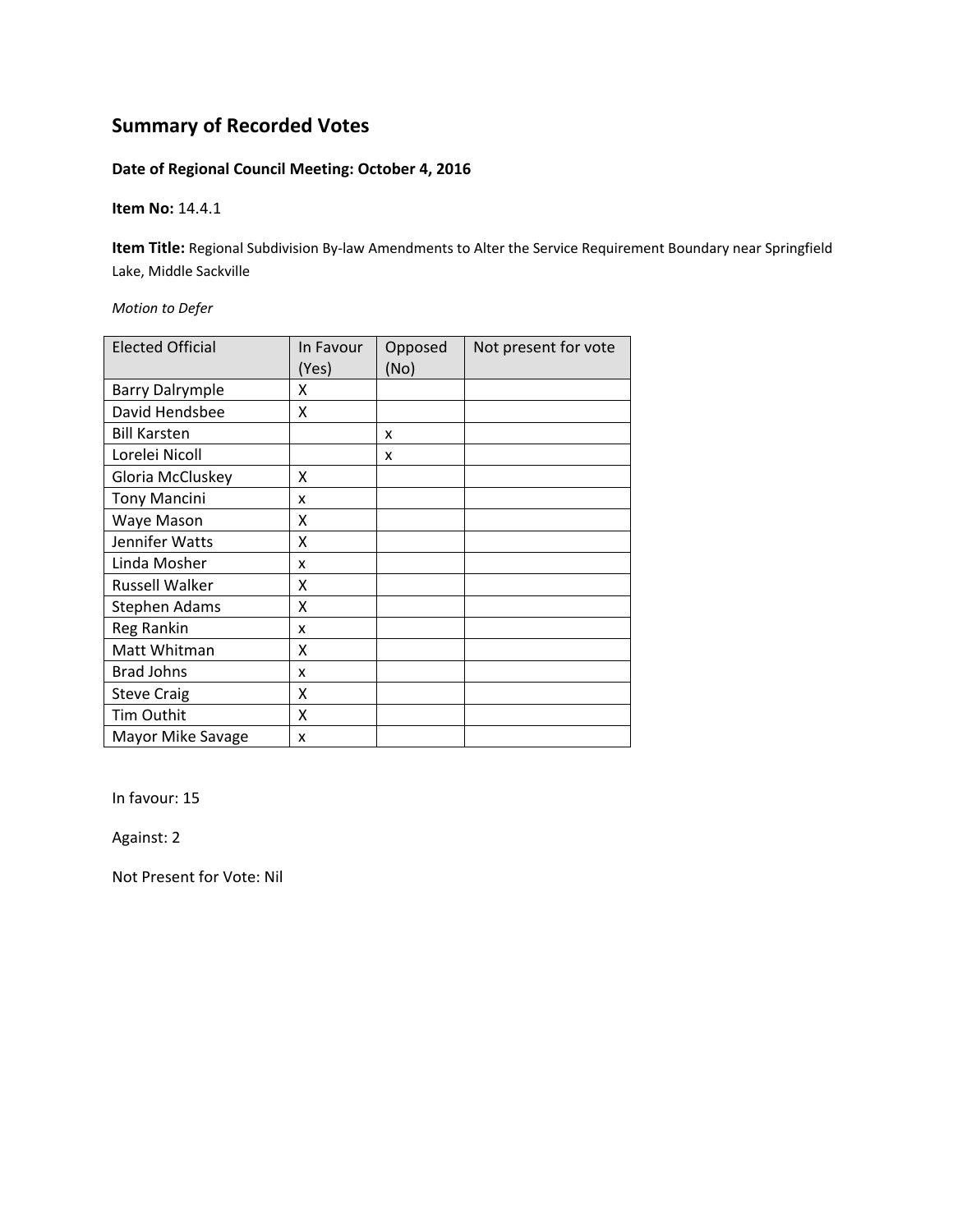### **Date of Regional Council Meeting: October 4, 2016**

**Item No:** 14.4.1

**Item Title:** Regional Subdivision By‐law Amendments to Alter the Service Requirement Boundary near Springfield Lake, Middle Sackville

*As Amended*

| <b>Elected Official</b> | In Favour<br>(Yes) | Opposed<br>(No) | Not present for vote |
|-------------------------|--------------------|-----------------|----------------------|
| <b>Barry Dalrymple</b>  | x                  |                 |                      |
| David Hendsbee          | x                  |                 |                      |
| <b>Bill Karsten</b>     | x                  |                 |                      |
| Lorelei Nicoll          | x                  |                 |                      |
| Gloria McCluskey        | χ                  |                 |                      |
| <b>Tony Mancini</b>     | x                  |                 |                      |
| Waye Mason              | x                  |                 |                      |
| Jennifer Watts          | Χ                  |                 |                      |
| Linda Mosher            | x                  |                 |                      |
| <b>Russell Walker</b>   | χ                  |                 |                      |
| Stephen Adams           | Χ                  |                 |                      |
| <b>Reg Rankin</b>       | x                  |                 |                      |
| Matt Whitman            | X                  |                 |                      |
| <b>Brad Johns</b>       | x                  |                 |                      |
| <b>Steve Craig</b>      | X                  |                 |                      |
| Tim Outhit              | X                  |                 |                      |
| Mayor Mike Savage       |                    |                 | x                    |

In favour: 16

Against: Nil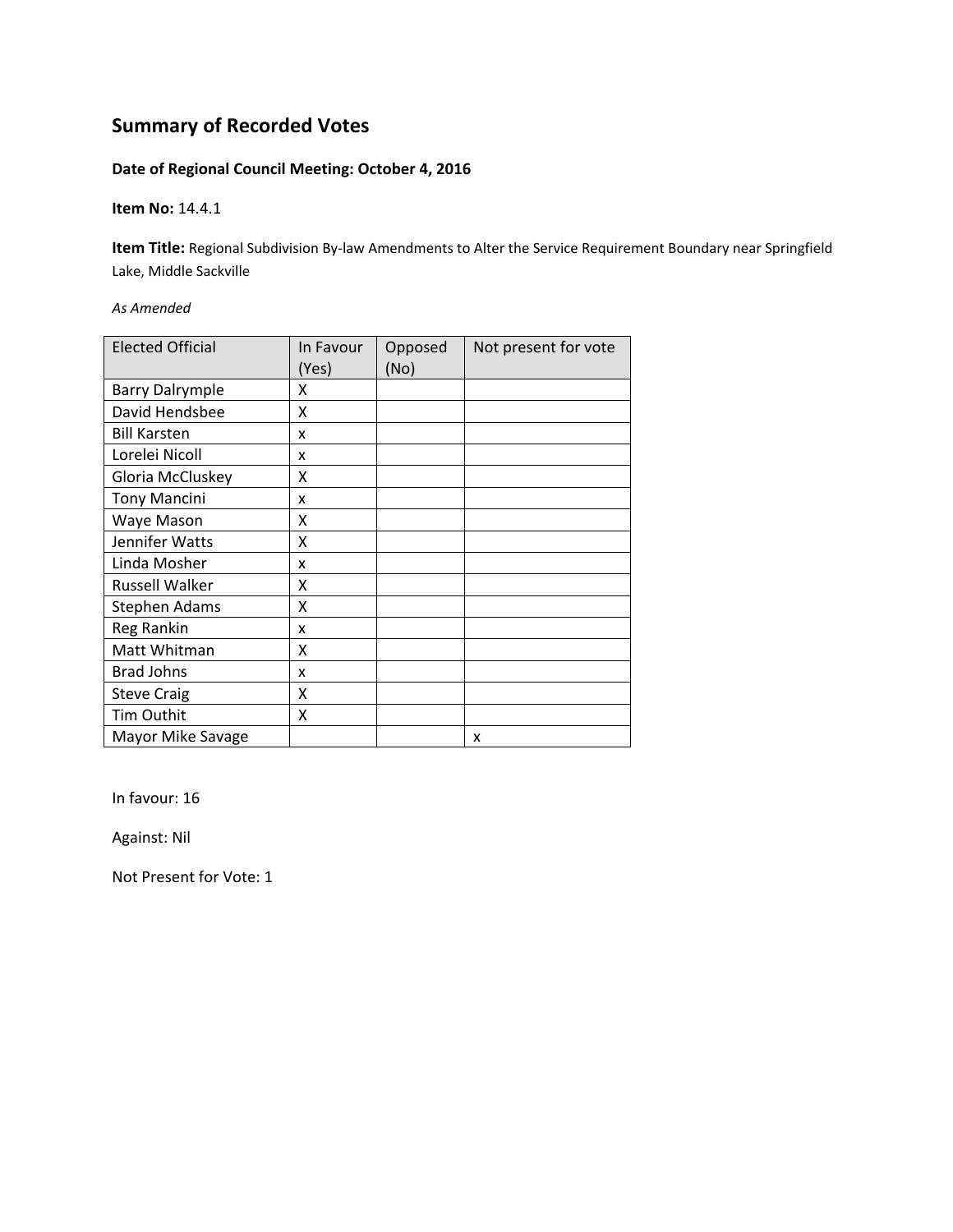#### **Date of Regional Council Meeting: October 4, 2016**

**Item No:** 14.4.2

**Item Title:** Case 20224 – Amendments to the Sackville Municipal Planning Strategy, Sackville Land Use By‐Law, Sackville Drive Secondary Planning Strategy and Sackville Drive Land Use By‐Law, 900 & 902 Sackville Drive, Lower Sackville

| <b>Elected Official</b> | In Favour<br>(Yes) | Opposed<br>(No) | Not present for vote |
|-------------------------|--------------------|-----------------|----------------------|
| <b>Barry Dalrymple</b>  | x                  |                 |                      |
| David Hendsbee          | X                  |                 |                      |
| <b>Bill Karsten</b>     | x                  |                 |                      |
| Lorelei Nicoll          | x                  |                 |                      |
| Gloria McCluskey        | χ                  |                 |                      |
| <b>Tony Mancini</b>     | x                  |                 |                      |
| Waye Mason              | Χ                  |                 |                      |
| Jennifer Watts          | X                  |                 |                      |
| Linda Mosher            | x                  |                 |                      |
| <b>Russell Walker</b>   | X                  |                 |                      |
| Stephen Adams           | X                  |                 |                      |
| <b>Reg Rankin</b>       | x                  |                 |                      |
| Matt Whitman            | x                  |                 |                      |
| <b>Brad Johns</b>       | x                  |                 |                      |
| <b>Steve Craig</b>      | X                  |                 |                      |
| <b>Tim Outhit</b>       | X                  |                 |                      |
| Mayor Mike Savage       |                    |                 | x                    |

In favour: 16

Against: Nil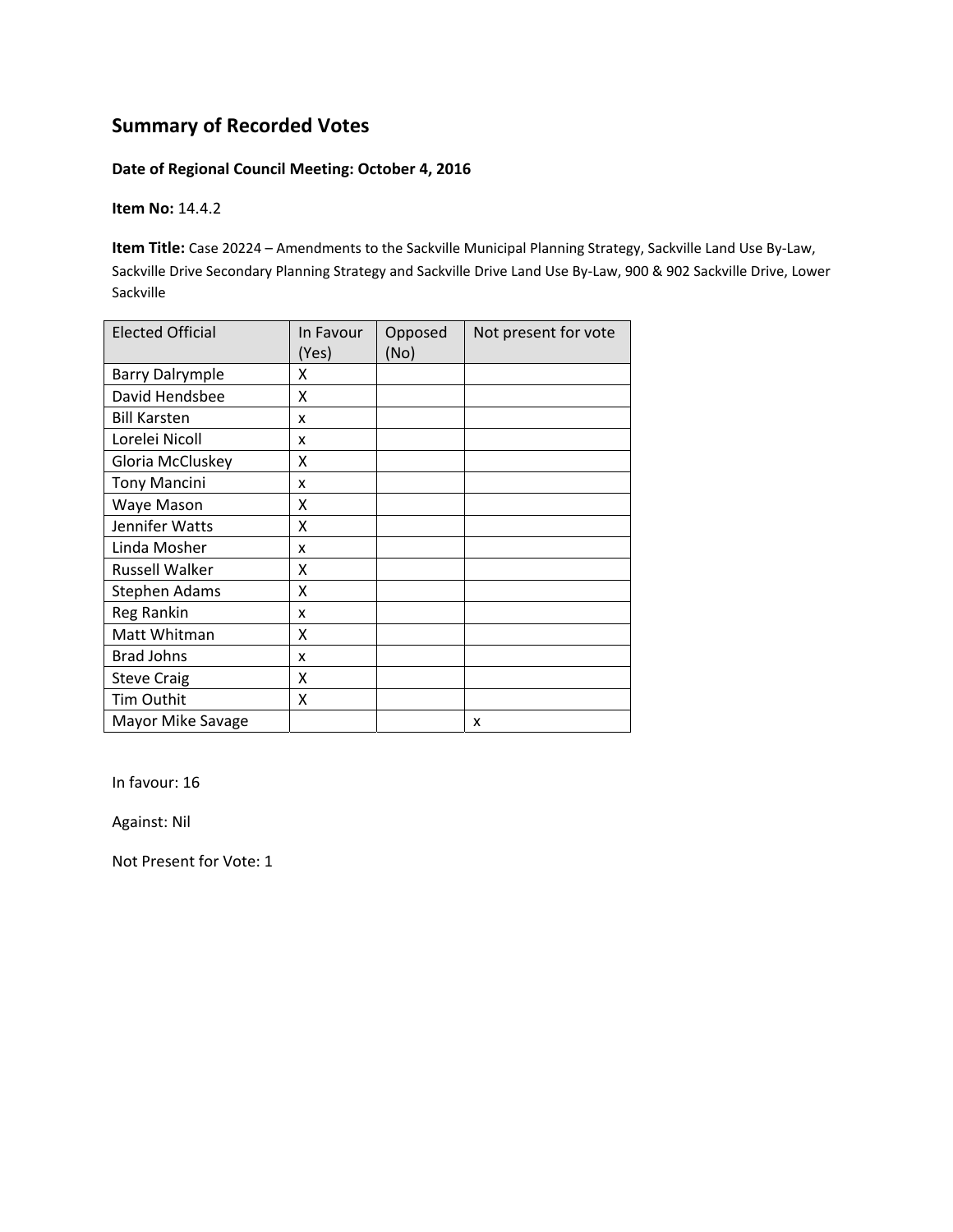### **Date of Regional Council Meeting: October 4, 2016**

**Item No:** 14.5.1

**Item Title:** Request a staff report re: Reinstatement of Crosswalk near Sheet Harbour Hospital

| <b>Elected Official</b> | In Favour<br>(Yes) | Opposed<br>(No) | Not present for vote |
|-------------------------|--------------------|-----------------|----------------------|
| <b>Barry Dalrymple</b>  | χ                  |                 |                      |
| David Hendsbee          | χ                  |                 |                      |
| <b>Bill Karsten</b>     | x                  |                 |                      |
| Lorelei Nicoll          | x                  |                 |                      |
| Gloria McCluskey        | X                  |                 |                      |
| <b>Tony Mancini</b>     | x                  |                 |                      |
| Waye Mason              | Χ                  |                 |                      |
| Jennifer Watts          | Χ                  |                 |                      |
| Linda Mosher            | x                  |                 |                      |
| Russell Walker          | χ                  |                 |                      |
| Stephen Adams           | χ                  |                 |                      |
| Reg Rankin              | x                  |                 |                      |
| Matt Whitman            | Χ                  |                 |                      |
| <b>Brad Johns</b>       | x                  |                 |                      |
| <b>Steve Craig</b>      | Χ                  |                 |                      |
| Tim Outhit              | Χ                  |                 |                      |
| Mayor Mike Savage       |                    |                 | x                    |

In favour: 16

Against: Nil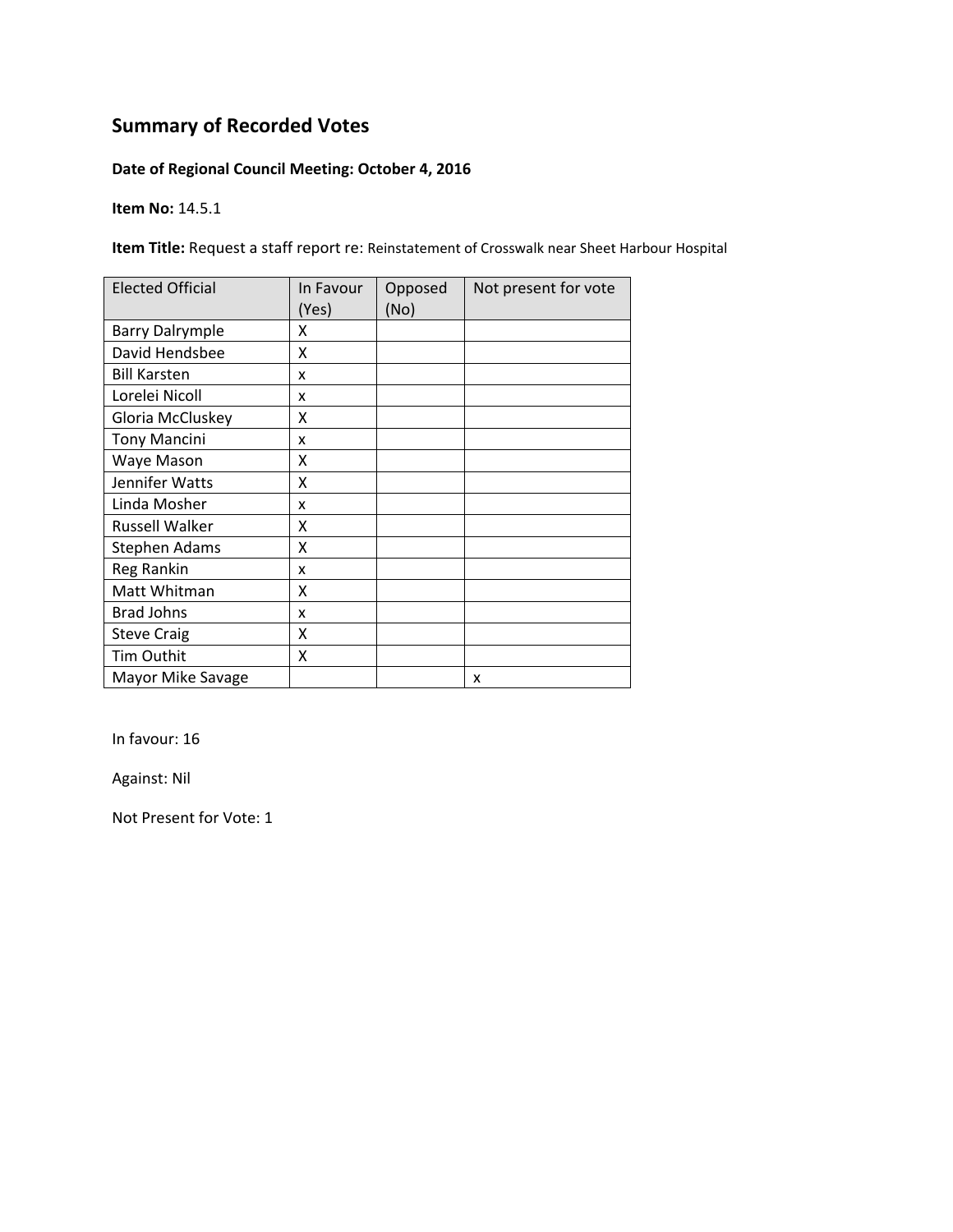### **Date of Regional Council Meeting: October 4, 2016**

**Item No:** 14.5.2

**Item Title:** Request a staff report re: Naming of New Ferry – Vince Coleman

*Motion Defeated*

| <b>Elected Official</b> | In Favour<br>(Yes) | Opposed<br>(No) | Not present for vote |
|-------------------------|--------------------|-----------------|----------------------|
| <b>Barry Dalrymple</b>  |                    | X               |                      |
| David Hendsbee          | X                  |                 |                      |
| <b>Bill Karsten</b>     |                    | X               |                      |
| Lorelei Nicoll          |                    | X               |                      |
| Gloria McCluskey        |                    | x               |                      |
| <b>Tony Mancini</b>     |                    | X               |                      |
| Waye Mason              |                    | X               |                      |
| Jennifer Watts          |                    | x               |                      |
| Linda Mosher            | x                  |                 |                      |
| <b>Russell Walker</b>   |                    | x               |                      |
| Stephen Adams           | x                  |                 |                      |
| Reg Rankin              |                    | X               |                      |
| Matt Whitman            |                    | Χ               |                      |
| <b>Brad Johns</b>       |                    | X               |                      |
| <b>Steve Craig</b>      |                    | X               |                      |
| Tim Outhit              |                    | Χ               |                      |
| Mayor Mike Savage       |                    | x               |                      |

In favour: 3

Against: 14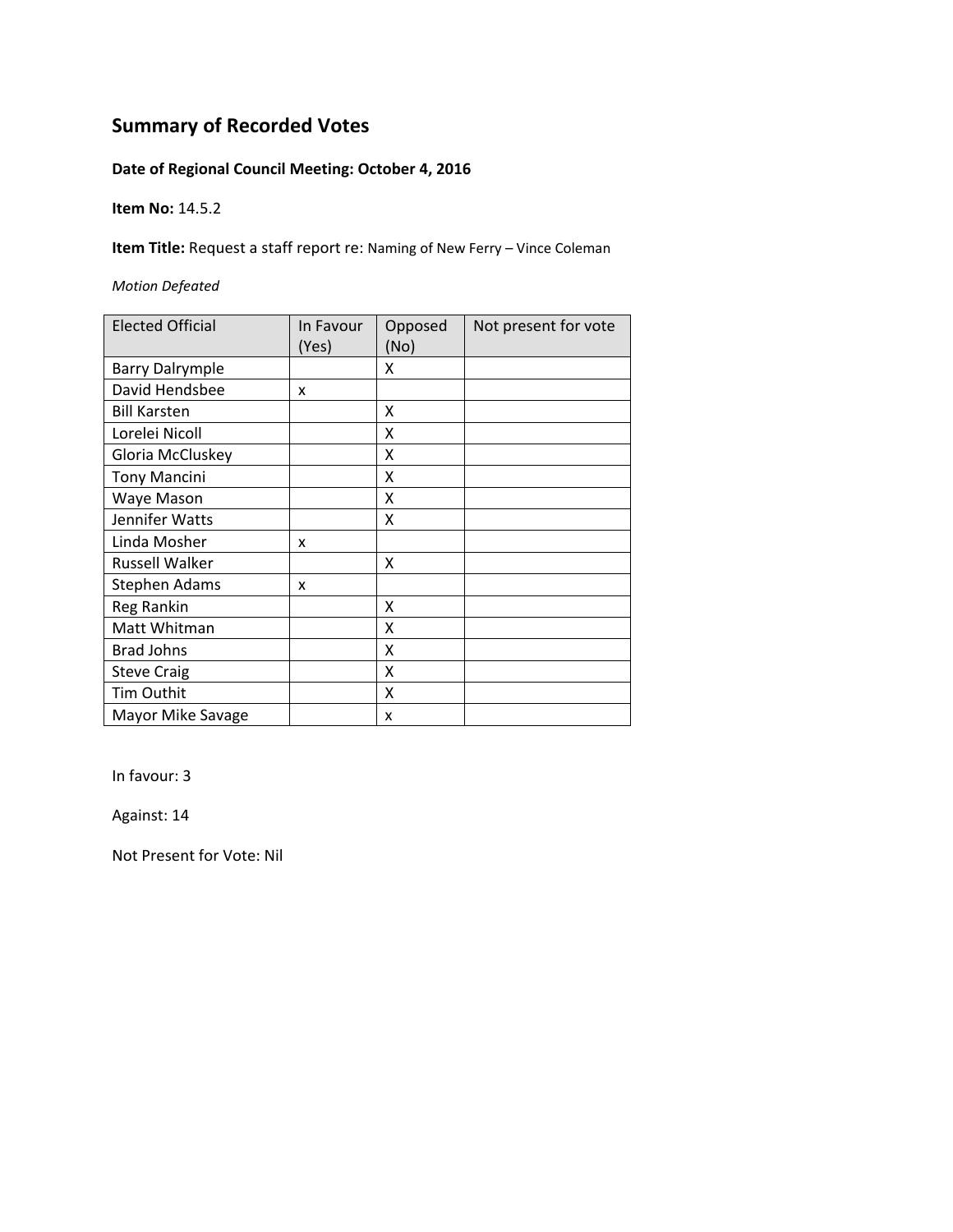### **Date of Regional Council Meeting: October 4, 2016**

**Item No:** 14.5.3

**Item Title:** Request a staff report re: Large Vehicle Parking in Residential Neighbourhoods

| <b>Elected Official</b> | In Favour<br>(Yes) | Opposed<br>(No) | Not present for vote |
|-------------------------|--------------------|-----------------|----------------------|
| <b>Barry Dalrymple</b>  | χ                  |                 |                      |
| David Hendsbee          | Χ                  |                 |                      |
| <b>Bill Karsten</b>     | χ                  |                 |                      |
| Lorelei Nicoll          | X                  |                 |                      |
| Gloria McCluskey        | Χ                  |                 |                      |
| <b>Tony Mancini</b>     | Χ                  |                 |                      |
| Waye Mason              | Χ                  |                 |                      |
| Jennifer Watts          | x                  |                 |                      |
| Linda Mosher            | χ                  |                 |                      |
| Russell Walker          | X                  |                 |                      |
| Stephen Adams           | X                  |                 |                      |
| Reg Rankin              | Χ                  |                 |                      |
| Matt Whitman            | X                  |                 |                      |
| <b>Brad Johns</b>       | X                  |                 |                      |
| <b>Steve Craig</b>      | X                  |                 |                      |
| Tim Outhit              | X                  |                 |                      |
| Mayor Mike Savage       | X                  |                 |                      |

In favour: 17

Against: Nil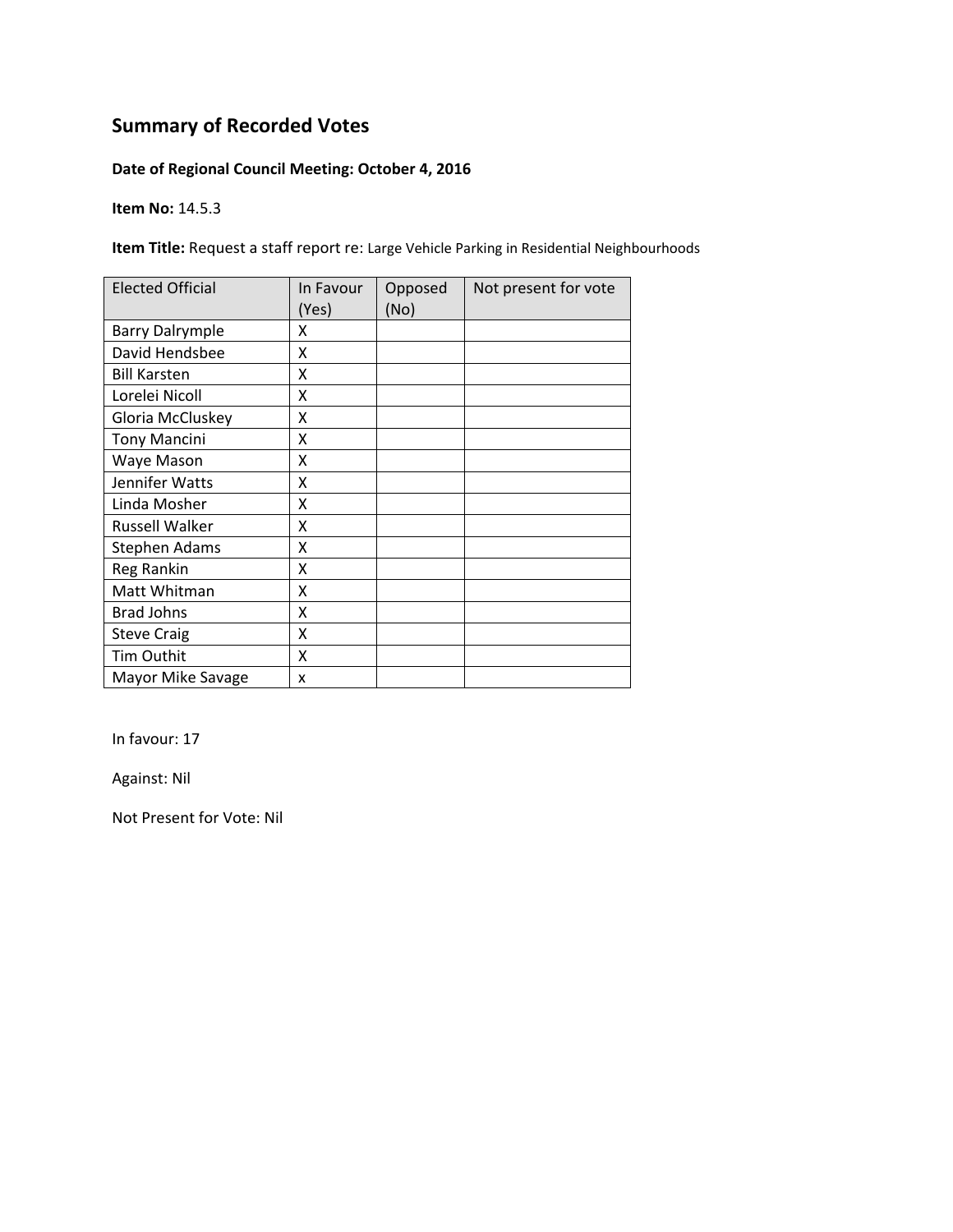### **Date of Regional Council Meeting: October 4, 2016**

**Item No:** 14.5.4

**Item Title:** Request a staff report re: Support for WE Day Atlantic Canada 2016

| <b>Elected Official</b> | In Favour<br>(Yes) | Opposed<br>(No) | Not present for vote |
|-------------------------|--------------------|-----------------|----------------------|
| <b>Barry Dalrymple</b>  | x                  |                 |                      |
| David Hendsbee          | x                  |                 |                      |
| <b>Bill Karsten</b>     | x                  |                 |                      |
| Lorelei Nicoll          | X                  |                 |                      |
| Gloria McCluskey        | X                  |                 |                      |
| <b>Tony Mancini</b>     | Χ                  |                 |                      |
| Waye Mason              | Χ                  |                 |                      |
| Jennifer Watts          | Χ                  |                 |                      |
| Linda Mosher            | x                  |                 |                      |
| Russell Walker          | X                  |                 |                      |
| Stephen Adams           | X                  |                 |                      |
| Reg Rankin              |                    |                 | x                    |
| Matt Whitman            | x                  |                 |                      |
| <b>Brad Johns</b>       | X                  |                 |                      |
| <b>Steve Craig</b>      | X                  |                 |                      |
| Tim Outhit              | X                  |                 |                      |
| Mayor Mike Savage       | x                  |                 |                      |

In favour: 16

Against: Nil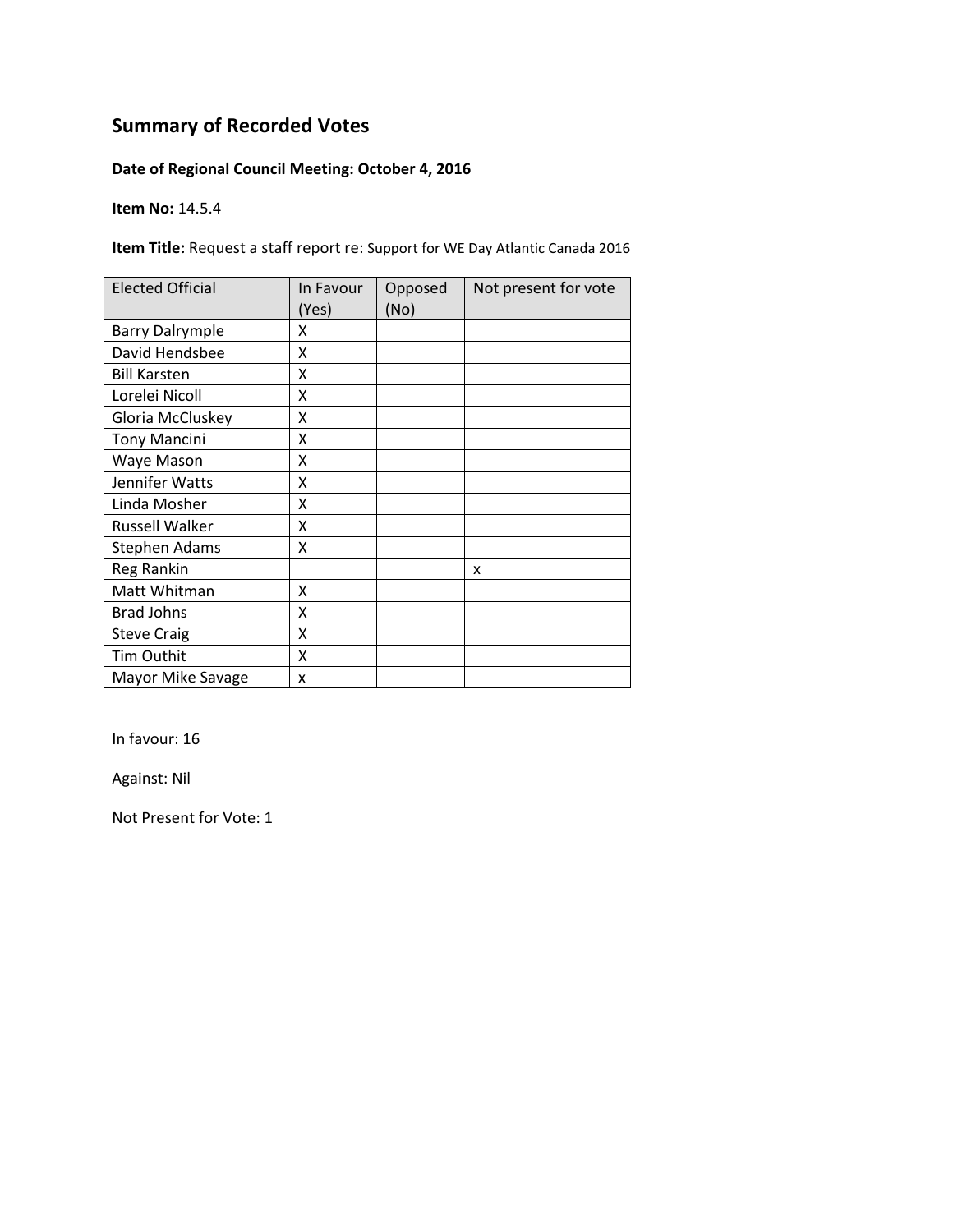### **Date of Regional Council Meeting: October 4, 2016**

**Item No:** 16.1.1

**Item Title:** Property Disposal, Dartmouth Nova Scotia – *Private and Confidential Report* – Motion in Public Session

| <b>Elected Official</b> | In Favour<br>(Yes) | Opposed<br>(No) | Not present for vote |
|-------------------------|--------------------|-----------------|----------------------|
| <b>Barry Dalrymple</b>  | x                  |                 |                      |
| David Hendsbee          | X                  |                 |                      |
| <b>Bill Karsten</b>     | x                  |                 |                      |
| Lorelei Nicoll          | X                  |                 |                      |
| Gloria McCluskey        | Χ                  |                 |                      |
| <b>Tony Mancini</b>     | Χ                  |                 |                      |
| Waye Mason              | x                  |                 |                      |
| Jennifer Watts          | x                  |                 |                      |
| Linda Mosher            |                    |                 | x                    |
| <b>Russell Walker</b>   | Χ                  |                 |                      |
| <b>Stephen Adams</b>    | X                  |                 |                      |
| Reg Rankin              | x                  |                 |                      |
| Matt Whitman            | X                  |                 |                      |
| <b>Brad Johns</b>       | X                  |                 |                      |
| <b>Steve Craig</b>      | X                  |                 |                      |
| <b>Tim Outhit</b>       | X                  |                 |                      |
| Mayor Mike Savage       | X                  |                 |                      |

In favour: 16

Against: Nil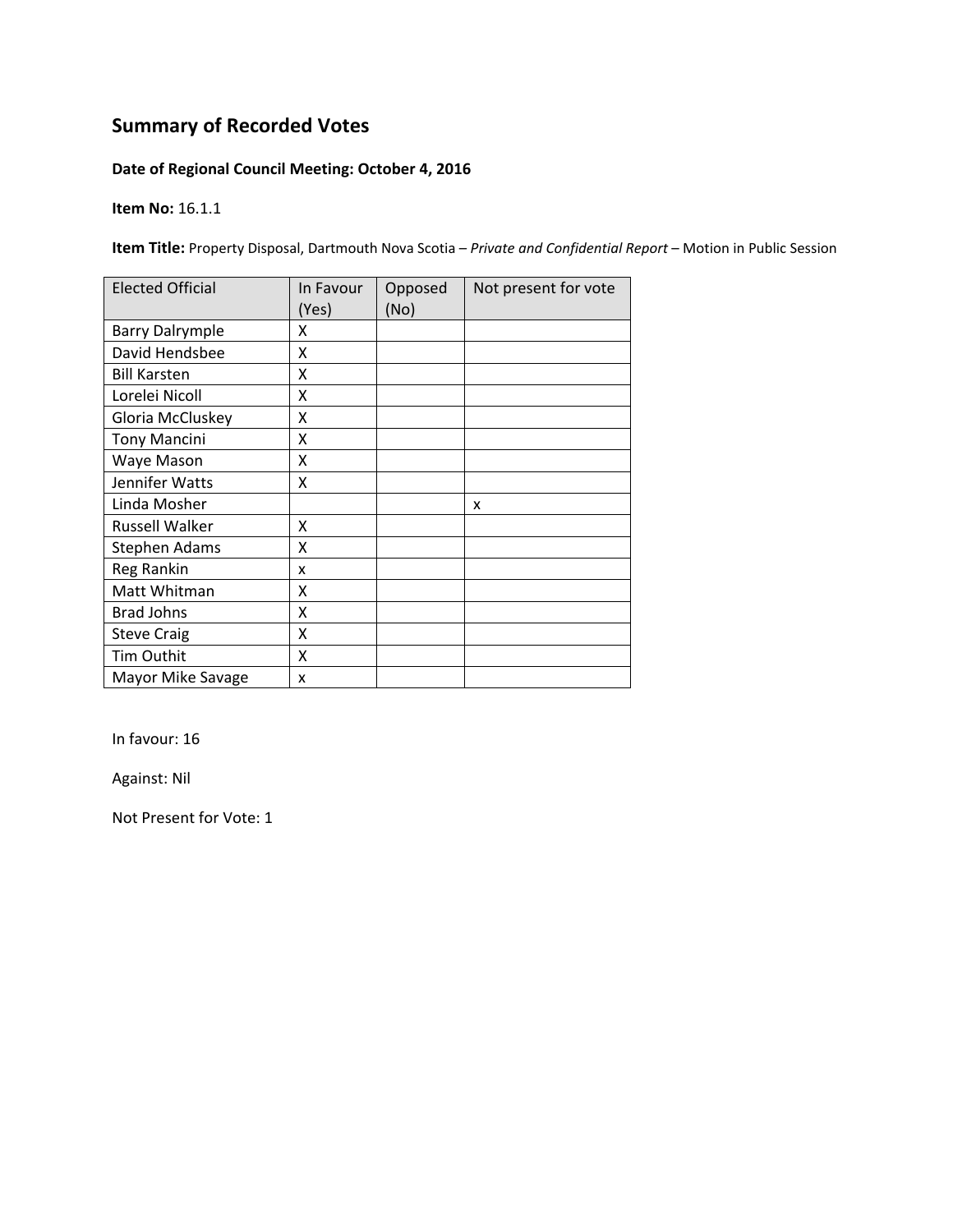### **Date of Regional Council Meeting: October 4, 2016**

**Item No:** 16.1.2

**Item Title:** Land Acquisition – Middle Sackville – *Private and Confidential Report* – Motion in Public Session

| <b>Elected Official</b> | In Favour<br>(Yes) | Opposed<br>(No) | Not present for vote |
|-------------------------|--------------------|-----------------|----------------------|
| <b>Barry Dalrymple</b>  | x                  |                 |                      |
| David Hendsbee          | x                  |                 |                      |
| <b>Bill Karsten</b>     | x                  |                 |                      |
| Lorelei Nicoll          | X                  |                 |                      |
| Gloria McCluskey        | X                  |                 |                      |
| <b>Tony Mancini</b>     | Χ                  |                 |                      |
| Waye Mason              | Χ                  |                 |                      |
| Jennifer Watts          | Χ                  |                 |                      |
| Linda Mosher            |                    |                 | x                    |
| Russell Walker          | x                  |                 |                      |
| Stephen Adams           | X                  |                 |                      |
| Reg Rankin              | x                  |                 |                      |
| Matt Whitman            | X                  |                 |                      |
| <b>Brad Johns</b>       | X                  |                 |                      |
| <b>Steve Craig</b>      | X                  |                 |                      |
| Tim Outhit              | X                  |                 |                      |
| Mayor Mike Savage       | x                  |                 |                      |

In favour: 16

Against: Nil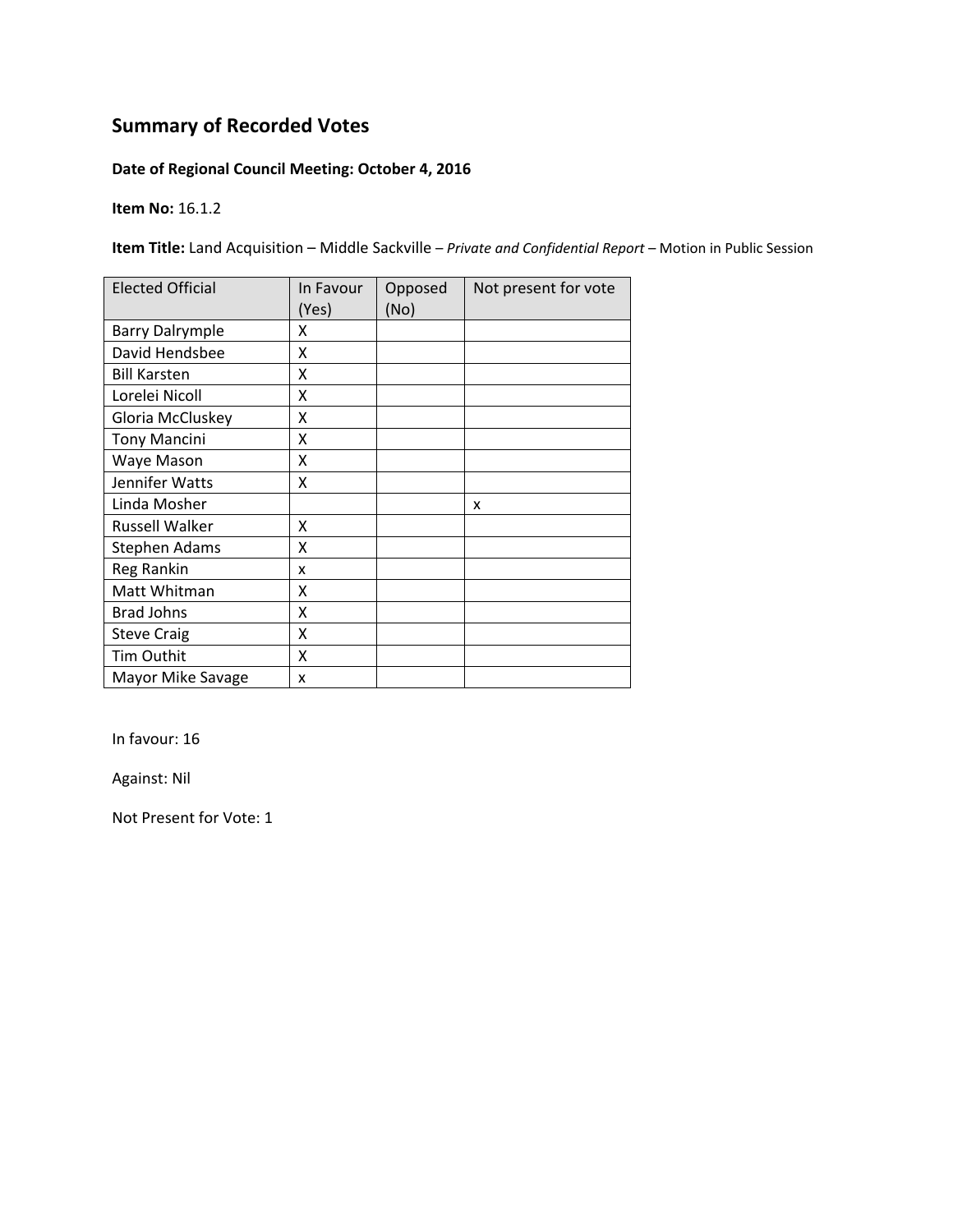### **Date of Regional Council Meeting: October 4, 2016**

**Item No:** 16.2.1

**Item Title:** Councillor & Citizen Appointments to Western Common Advisory Committee – *Private and Confidential Report* – Motion in Public Session

| <b>Elected Official</b> | In Favour<br>(Yes) | Opposed<br>(No) | Not present for vote |
|-------------------------|--------------------|-----------------|----------------------|
| <b>Barry Dalrymple</b>  | x                  |                 |                      |
| David Hendsbee          | Χ                  |                 |                      |
| <b>Bill Karsten</b>     | Χ                  |                 |                      |
| Lorelei Nicoll          | X                  |                 |                      |
| Gloria McCluskey        | X                  |                 |                      |
| <b>Tony Mancini</b>     | X                  |                 |                      |
| Waye Mason              | Χ                  |                 |                      |
| Jennifer Watts          | Χ                  |                 |                      |
| Linda Mosher            |                    |                 | x                    |
| <b>Russell Walker</b>   | X                  |                 |                      |
| <b>Stephen Adams</b>    | x                  |                 |                      |
| Reg Rankin              | x                  |                 |                      |
| Matt Whitman            | Χ                  |                 |                      |
| <b>Brad Johns</b>       | Χ                  |                 |                      |
| <b>Steve Craig</b>      | X                  |                 |                      |
| Tim Outhit              | X                  |                 |                      |
| Mayor Mike Savage       | x                  |                 |                      |

In favour: 16

Against: Nil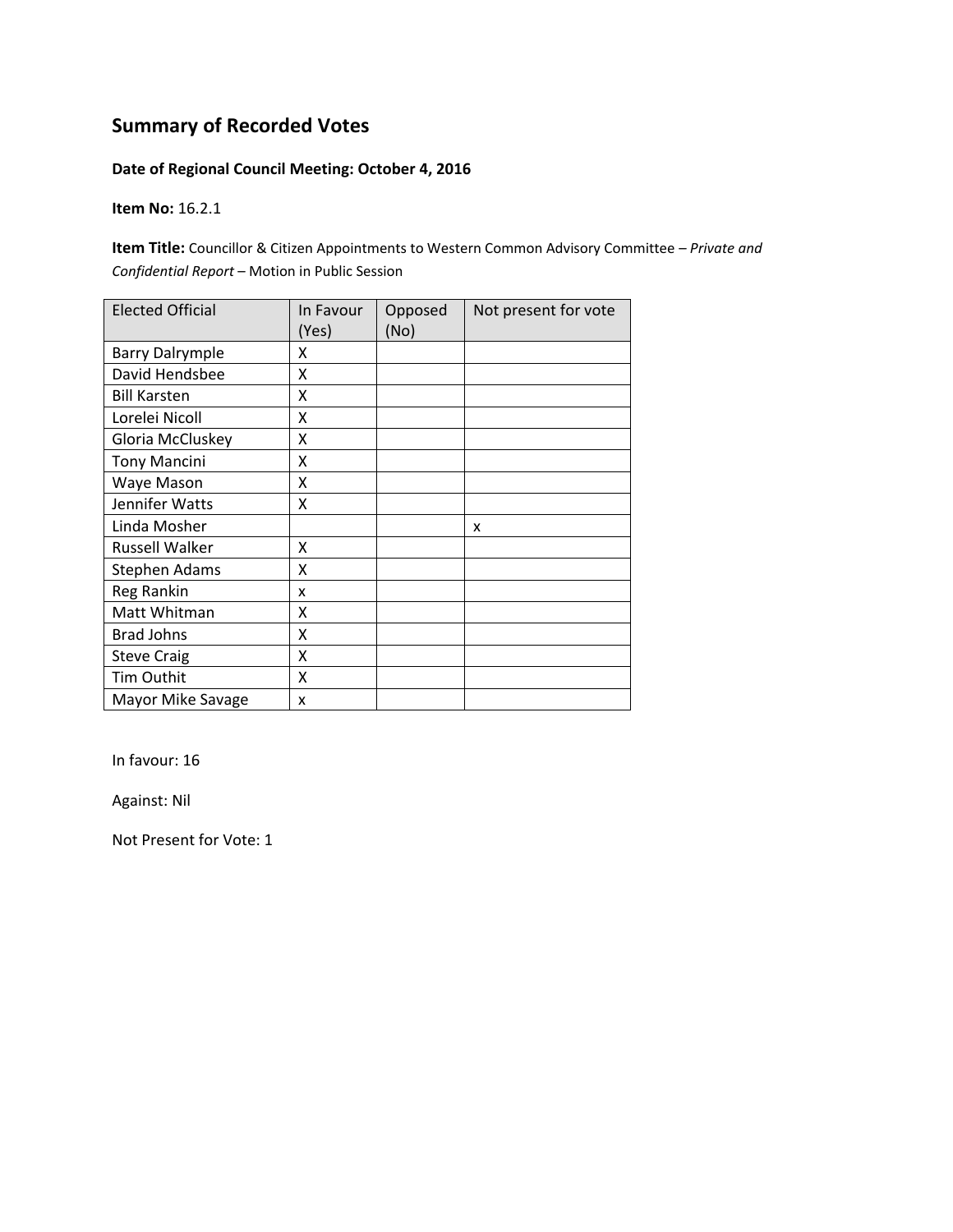### **Date of Regional Council Meeting: October 4, 2016**

**Item No:** 17.1

**Item Title:** Request a staff report re: Storm Water Tax on Parking and Storage Spaces

| <b>Elected Official</b> | In Favour<br>(Yes) | Opposed<br>(No) | Not present for vote |
|-------------------------|--------------------|-----------------|----------------------|
| <b>Barry Dalrymple</b>  | x                  |                 |                      |
| David Hendsbee          | x                  |                 |                      |
| <b>Bill Karsten</b>     | x                  |                 |                      |
| Lorelei Nicoll          | X                  |                 |                      |
| Gloria McCluskey        | X                  |                 |                      |
| <b>Tony Mancini</b>     | Χ                  |                 |                      |
| Waye Mason              | Χ                  |                 |                      |
| Jennifer Watts          | Χ                  |                 |                      |
| Linda Mosher            | x                  |                 |                      |
| Russell Walker          | x                  |                 |                      |
| Stephen Adams           | X                  |                 |                      |
| Reg Rankin              | x                  |                 |                      |
| Matt Whitman            | X                  |                 |                      |
| <b>Brad Johns</b>       | X                  |                 |                      |
| <b>Steve Craig</b>      | X                  |                 |                      |
| Tim Outhit              | X                  |                 |                      |
| Mayor Mike Savage       | x                  |                 |                      |

In favour: 17

Against: Nil